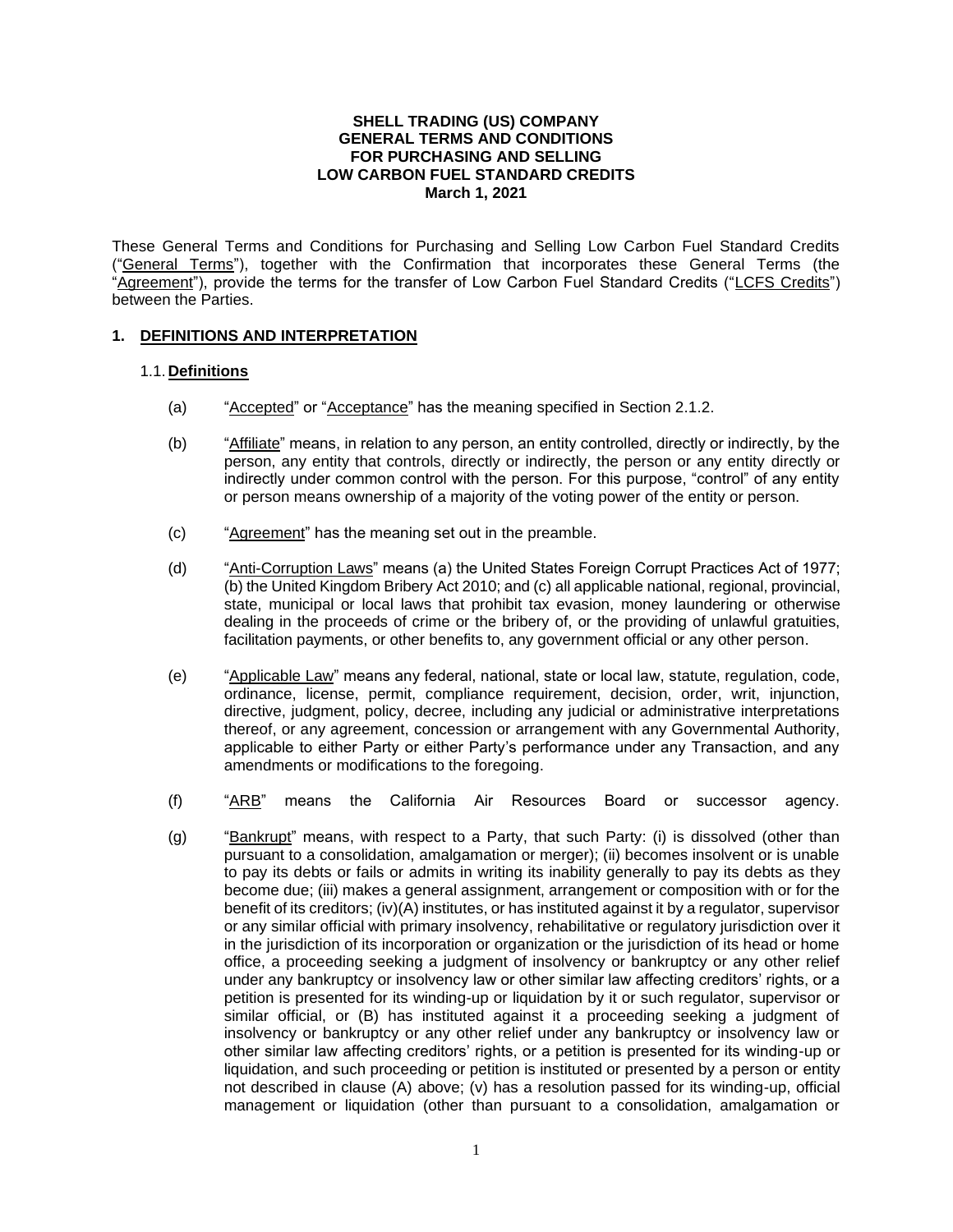merger); (vi) seeks or becomes subject to the appointment of an administrator, provisional liquidator, conservator, receiver, trustee, custodian or other similar official for it or for all or substantially all its assets; (vii) has a secured party take possession of all or substantially all its assets or has a distress, execution, attachment, sequestration or other legal process levied, enforced or sued on or against all or substantially all its assets; (viii) causes or is subject to any event with respect to it, which, under the Applicable Law, has an analogous effect to any of the events specified in clauses (i) to (vii) (inclusive); or (ix) takes any action in furtherance of, or indicating its consent to, approval of, or acquiescence in, any of the foregoing acts.

- (h) "Bankruptcy Code" has the meaning specified in Section 8.7.
- (i) "Buyer" means the Party obligated to purchase or acquire LCFS Credits under a Transaction.
- (j) "Confirmation" means (i) any electronic confirmation setting forth the trade details of a Transaction (and any special conditions) between the Parties and matched by the Parties on an electronic confirmation matching system and (ii) absent the ability to confirm a Transaction through an electronic confirmation matching system, any other written or electronic confirmation between the Parties that contains the relevant trade details (and any special conditions) of the Transaction.
- (k) "Contract Price" means the price (expressed in U.S. Dollars) of an LCFS Credit as specified in a Confirmation.
- (I) "Contract Value" means the number of the LCFS Credits remaining to be delivered or purchased under a Transaction multiplied by the Contract Price.
- (m) "Credit Support Provider" means a Party's guarantor or other person providing Performance Assurance for such Party.
- (n) "Credit Transfer Form" means the Credit Transfer Form that is incorporated by reference into the LCFS Regulations in 17 CCR §95487(c)(1)(B), properly completed and executed by Seller in accordance with the LCFS Regulations.
- (o) "<u>Defaulting Party</u>" has the meaning specified in Section 8.1.
- (p) "Deficient LCFS Credit" has the meaning specified in Section 6.1.
- (q) "Designated Event" means, with respect to a Party for purposes of Section 7.1.4: (i) the consolidation or amalgamation of a Party with, the merger of a Party with or into, or the transfer of all or substantially all of a Party's assets to, another entity; (ii) the reorganization, reincorporation or reconstitution of a Party into or as another entity; (iii) the acquisition by any person directly or indirectly of the majority of the beneficial ownership of the Party such that such person may exercise control of the Party; or (iv) a substantial change in the capital structure of a Party by means of the issuance or guaranty of debt.
- (r) "Disrupted Transaction" has the meaning specified in Section 18.1.
- (s) "Early Termination Date" has the meaning specified in Section 8.1.
- (t) "Eastern Prevailing Time" means the time prevailing on the East Coast of the U.S., taking into account daylight savings time if it is in effect.
- (u) "<u>Event of Default</u>" has the meaning specified in Section 7.1.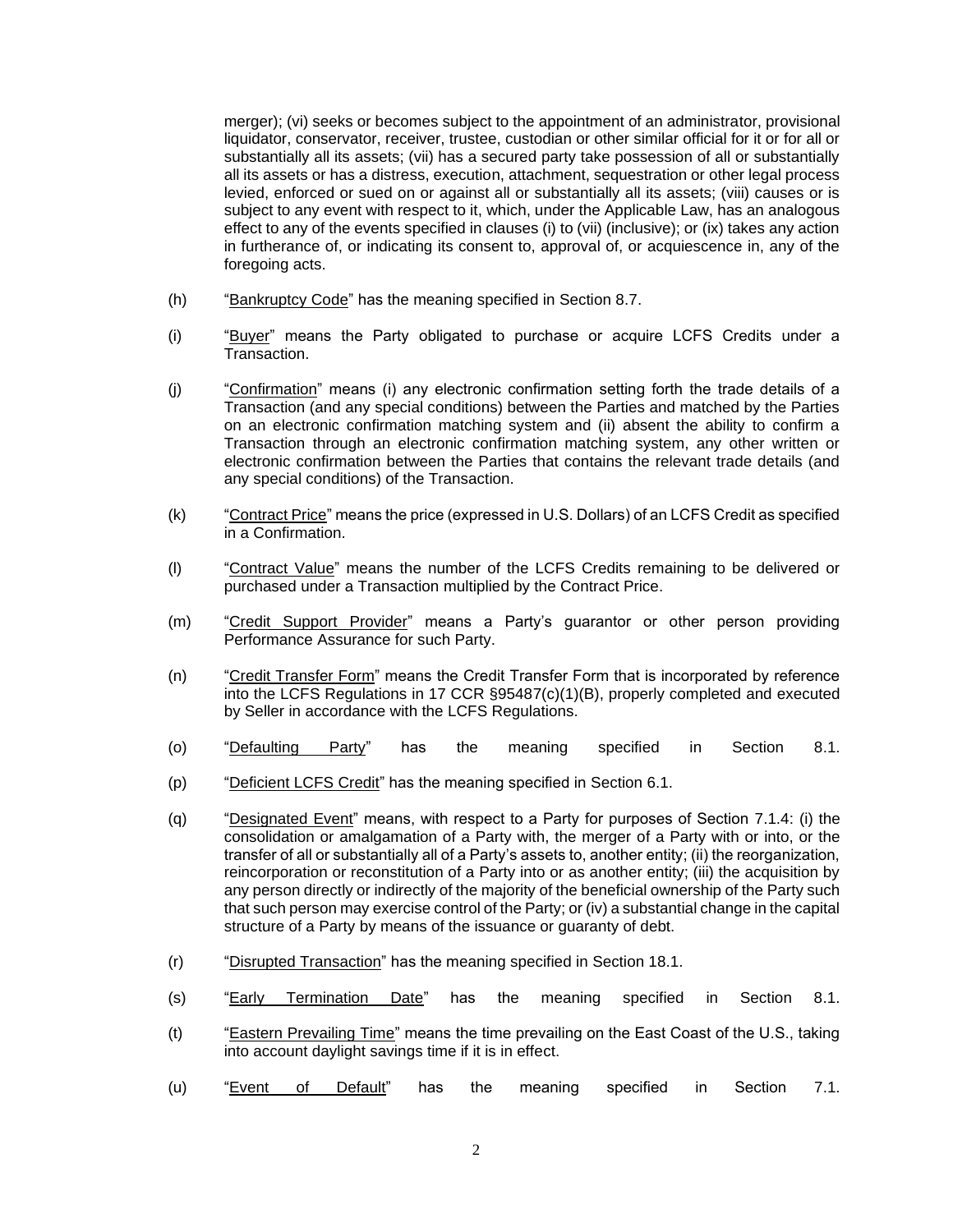- (v) "Executive Officer" has the meaning specified in the LCFS Regulations.
- (w) "Expert" means a person reasonably agreed upon by the Parties who shall be qualified by education, experience or training to resolve the applicable issue and who shall not be a current or former employee of either Party or otherwise have a stake in the outcome of the dispute.
- (x) "Expert's Decision" has the meaning specified in Section 18.1.
- (y) "Force Majeure" has the meaning specified in Section 9.1.
- (z) "Governmental Authority" means any U.S. federal, state, regional, local or municipal governmental body, agency, instrumentality, authority or entity established or controlled by a government or subdivision thereof, including any legislative, administrative or judicial body, or any person acting on behalf thereof.
- (aa) "Initiate" means the submission of a sell transaction in the LRT-CBTS by Seller provided, however, that a Seller shall not be deemed to have submitted any LCFS Credits where Seller cancels such sell transaction in the LRT-CBTS before Buyer accepts it in the LRT-CBTS.
- (bb) "Invoice" has the meaning set forth in Section 4.1.
- (cc) "LCFS Account" means the account of a Party showing the LCFS Credits and LCFS Deficits generated by the Party or transferred, purchased or acquired by the Party, as established with ARB or another governmental authority pursuant to the LCFS Regulations.
- (dd) "LCFS Regulations" means the regulations, orders, decrees and standards issued by a governmental authority implementing or otherwise applicable to the California Low Carbon Fuel Standard as set forth in 17 CCR § 95480 et seq. and each successor regulation, as may be subsequently amended, modified, restated from time to time.
- (ee) "LCFS Credit" means a Credit as defined in the LCFS Regulations.
- (ff) "LCFS Deficit" means a deficit as defined in the LCFS Regulations.
- (gg) "LRT-CBTS" means "LCFS Reporting Tool and Credit Bank and Transfer System".
- (hh) "LRT Transfer Notification" has the meaning specified in Section 2.1.1.1.
- (ii) "Market Value" means the amount of the LCFS Credits remaining to be Initiated under a Transaction multiplied by the market price for an equivalent transaction for Qualified Replacement LCFS Credits as determined by the Performing Party in a commercially reasonable manner. To ascertain the Market Value, the Performing Party may consider, among other valuations, quotations from leading dealers in swap contracts or physical trading markets, similar sales or purchases and any other bona fide third-party offers, all adjusted for the length of the term, relevant Payment Due Dates, Transfer Dates, and Transaction Volume. A Party shall not be required to enter into a replacement transaction in order to determine the Market Value of a Transaction. For the avoidance of doubt, any option pursuant to which one Party has the right to extend the term of a Transaction shall be considered in determining Contract Value and Market Values.
- (jj) "Moody's" means Moody's Investors Service, Inc., or its successor.
- (kk) "New York Banking Day" means a day (other than a Saturday or Sunday or banking holiday) on which commercial banks are authorized to open for business in the State of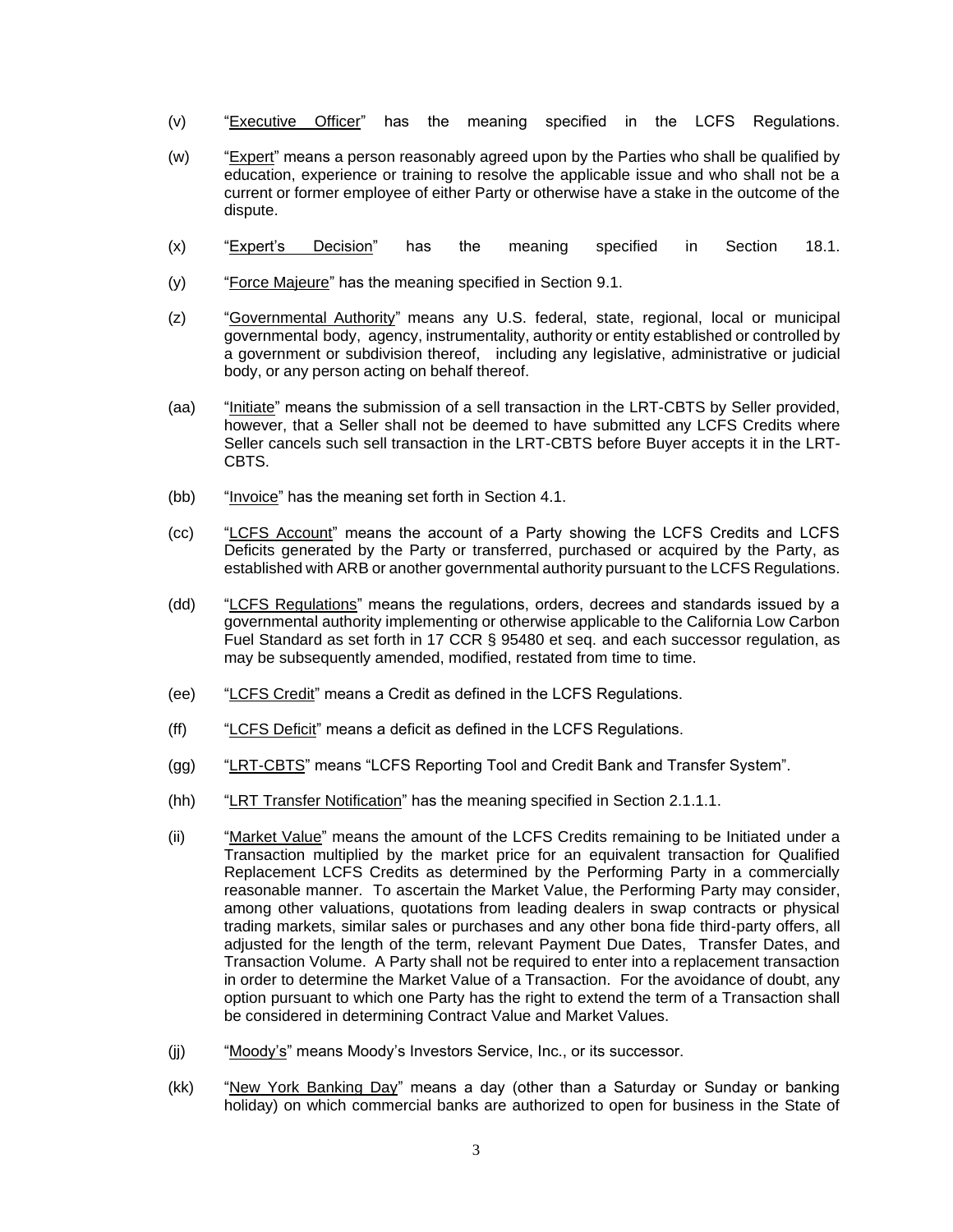New York.

- (ll) "Non-Confirming Party" has the meaning set forth in Section 17.2.
- (mm) "Original Index" has the meaning specified in Section 18.2.
- (nn) "Other Amounts" has the meaning specified in Section 8.3.
- (oo) "Party" means Buyer or Seller, individually, and "Parties" means Buyer and Seller, collectively.
- (pp) "Payment Due Date" means the payment due date specified in the Confirmation (or otherwise agreed in writing by the Parties), provided that if the Payment Due Date is not so specified or agreed, then it shall be five (5) New York Banking Days after the later of (A) the Transfer Date or (B) the payer's receipt of the payee's Invoice.
- (qq) "Pending Credits" has the meaning specified in Section 6.3.
- (rr) "Performance Assurance" has the meaning specified in Section 5.1.
- (ss) "Performing Party" has the meaning specified in Section 8.1.
- (tt) "Physical Pathway Code" has the meaning specified in the LCFS Regulations in 17 CCR §95481(a)(40).
- (uu) "Posting Party" has the meaning specified in Section 5.1.
- (vv) "Prepayment" has the meaning specified in Section 5.2.
- (ww) "Prepayment Amount" has the meaning specified in Section 5.2.
- (xx) "Prepayment Due Date" has the meaning specified in Section 5.2.
- (yy) "Qualified Institution" means (i) the U.S. office of a commercial bank or trust company (which is not an Affiliate of either party) organized under the laws of the U.S. (or any state or political subdivision thereof), or (ii) the U.S. branch of a foreign bank (which is not an Affiliate of either party), in each case having assets of at least ten billion dollars (\$10,000,000,000), and having a credit rating of at least A- by Standard & Poor's and at least A3 by Moody's.
- (zz) "Qualified Replacement LCFS Credit" means a valid LCFS Credit meeting the specifications set forth in the relevant Confirmation.
- (aaa) "Quantity" means, with respect to a Transfer Date, the number of LCFS Credits to be purchased and sold pursuant to a Transaction as specified in the Confirmation.
- (bbb) "Reference Price" means a price that is determined by reference to a specified pricing source.
- (ccc) **"**Restricted Jurisdiction**"** means a country, state, territory or region which is subject to comprehensive economic or trade restrictions under Trade Control Laws, which may change from time to time, applicable to either Party to the Agreement.
- (ddd) "Restricted Party" means any individual, legal person, entity or organisation (i) targeted by national, regional or multilateral trade or economic sanctions under Trade Control Laws; or (ii) directly or indirectly owned or controlled or acting on behalf of such persons, entities or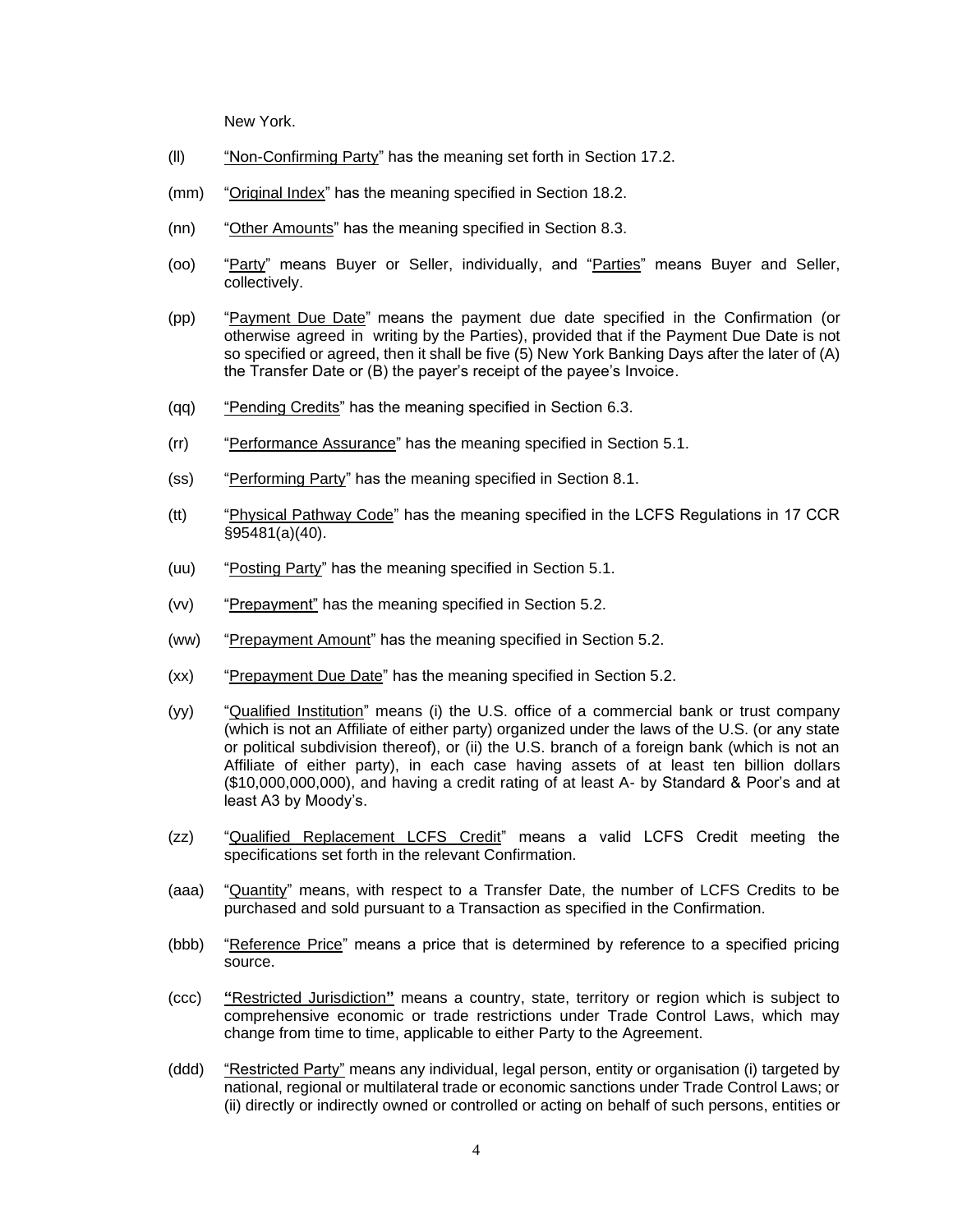organisations and including their directors, officers or employees.

- (eee) "Secured Party" has the meaning specified in Section 5.1.
- (fff) "Seller" means the Party obligated to sell or Transfer LCFS Credits under a Transaction.
- (ggg) "Shell" means Shell Trading (US) Company or Shell Oil Products US.
- (hhh) "Termination Payment" has the meaning specified in Section 8.2.
- (iii) "Trade Control Laws" means any applicable trade or economic sanctions or embargoes, Restricted Party lists, controls on the imports, export, re-export, use, sale, transfer, trade, or otherwise disposal of goods, services or technology, anti-boycott legislation or similar laws or regulations, rules, restrictions, licenses, orders or requirements in force from time to time, including without limitation those of the European Union, the United Kingdom, the United States of America, and other government laws applicable to a Party to the Agreement.
- (jij) "Trade Date" means the date a Transaction is entered into between the Parties.
- (kkk) "Transaction" has the meaning specified in Section 1.3.
- (lll) "Transfer" or "Transferred" has the meaning specified in Section 2.2.2.
- (mmm) "Transfer Date" has the meaning specified in Section 2.2.2.
- (nnn) "Transfer Obligations" has the meaning specified in Section 2.1.1.
- (ooo) "Transfer Period" means, for a Transaction, the date range as specified in the Confirmation during which Seller must Initiate the Quantity of LCFS Credits specified in the Confirmation, all in accordance with the Seller's obligations under the LCFS Regulations, and any subsequent guidance from ARB.
- (ppp) "U.S." means United States of America, and every reference to money, price, or Contract Price pertains to U.S. Dollars.
- 1.2 **Interpretation.** Unless otherwise specified, all section references in this Agreement are to the Sections of this Agreement. All headings in this Agreement are intended solely for convenience of reference and shall not affect the meaning or interpretation of this Agreement. Unless expressly provided otherwise, the word "including" as used herein does not limit the preceding words or terms and shall be read to be followed by the words "without limitation" or words having similar import and the words "other" and "otherwise" shall not be construed as being limited by the context in which they appear or the words that precede them. The word "or" is not exclusive. Unless otherwise expressly stated, the words "hereof", "herein" and "hereunder" and words of similar import refer to this Agreement as a whole and not to any particular provision of this Agreement. The words "will" and "shall" are expressions of command, not merely expressions of future intent or expectation. Unless expressly provided otherwise, references to "consent" mean the prior written consent of the Party at issue. Unless provided otherwise, when a Party's response is required hereunder within a specific time period following receipt of notice or documentation, as applicable, the day of receipt thereof by such Party shall be considered day zero. The Parties acknowledge that they and their counsel have reviewed and revised this Agreement and that no presumption of contract interpretation or construction shall apply to the advantage or disadvantage of the drafter of this Agreement. Any specific references to laws, statutes, or regulations will include any amendments, replacements, or modifications thereto.
- 1.3 **Scope; Single Agreement.** This Agreement is intended to apply exclusively to transactions for the purchase and sale of LCFS Credits between Seller and Buyer, the details of which are set forth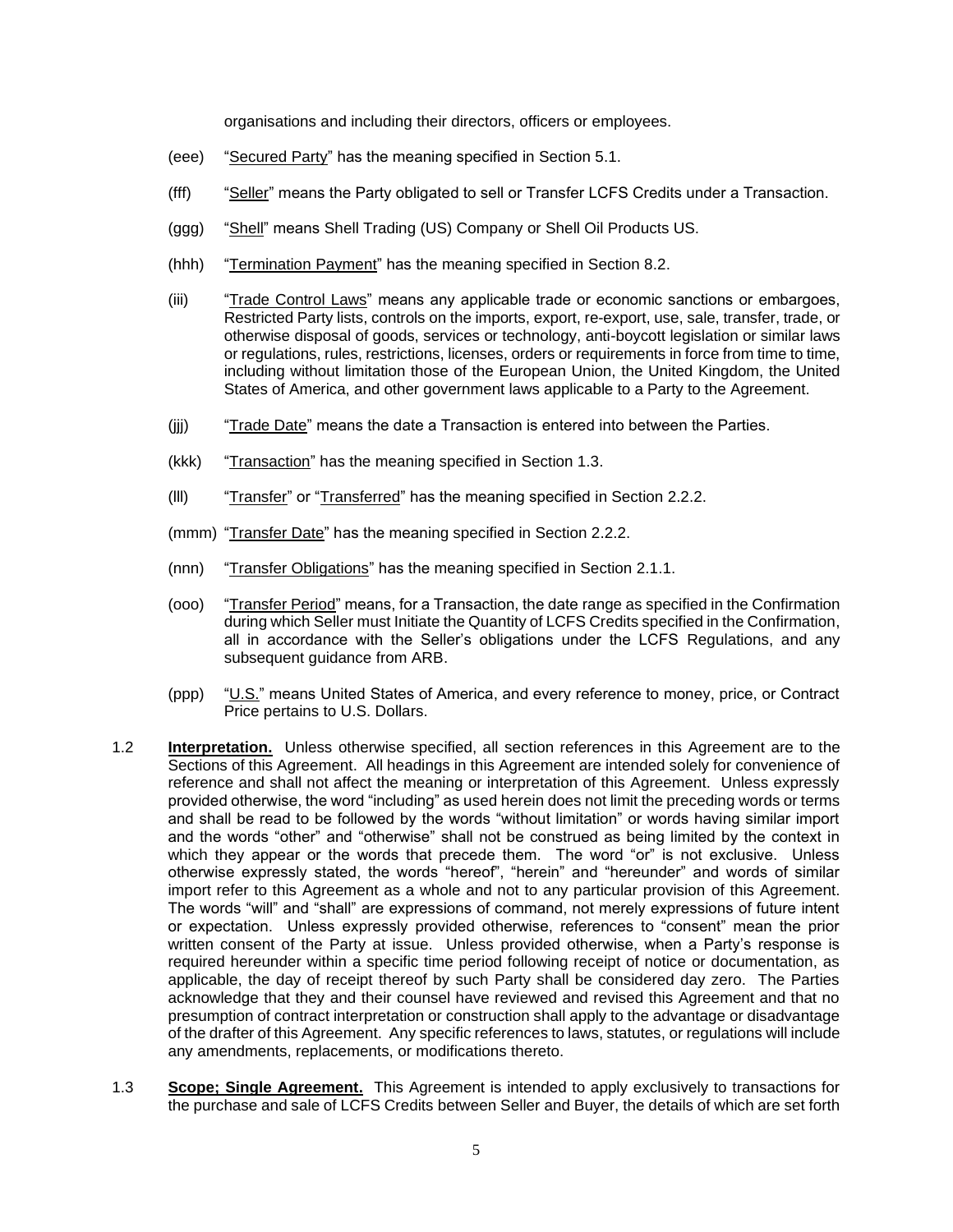in a Confirmation (a "Transaction"). All Transactions are entered into in reliance on the fact that this Agreement and all Transactions hereunder form a single agreement between the Parties.

1.4 **Inconsistency**. In the event of any inconsistency between the provisions of any Confirmation and this Agreement, such Confirmation will prevail for the purposes of the relevant Transaction; provided however, any changes which conflict with any provisions of these General Terms regarding Section 5: Credit and Prepayment, Section 7: Events of Default, and Section 8: Termination and Liquidation must be agreed in writing by both Parties. For the avoidance of doubt, any repetition in a Confirmation of any section or any part of such section of these General Terms shall be for emphasis only and shall not by reason of such repetition exclude any other part of such section or any other section or any part thereof of this Agreement unless such intention to override the Agreement is explicitly expressed in the Confirmation.

# **2. GENERAL PURCHASE AND SALE OBLIGATIONS; TITLE TRANSFER**

- 2.1. **Purchase.** Pursuant to each Transaction, and subject to the terms and conditions of the Confirmation governing such Transaction and this Agreement, Seller agrees to sell and Initiate to Buyer the Quantity of LCFS Credits at the Contract Price during the Transfer Period, all as specified in the Confirmation, and Buyer agrees to purchase and Accept the LCFS Credits from Seller, subject to its rights under Section 2.4, within the specified number of days required by the LCFS Regulations.
	- 2.1.1.**Initiation.** Each Party shall take all actions required by the LCFS Regulations to effect a transfer of the LCFS Credits from Seller to Buyer during the Transfer Period (the "Transfer Obligations"). The LCFS Credits shall be deemed initiated ("Initiated") by Seller to Buyer upon:
		- 2.1.1.1. Buyer's receipt from Seller of a Credit Transfer Form or a notification of an electronic transfer of LCFS Credits via the LRT-CBTS (each such notification, a "LRT Transfer Notification"); and
		- 2.1.1.2. Seller's satisfaction of all other Transfer Obligations applicable to Seller, if any.

Seller shall Initiate LCFS Credits on or before the end of the Transfer Period as indicated on the Confirmation.

- 2.1.2.**Acceptance**. LCFS Credits that are Initiated by Seller shall be deemed accepted ("Accepted") by Buyer upon:
	- 2.1.2.1. either Buyer's submission of the Credit Transfer Form to the Executive Officer in accordance with the LCFS Regulations or Buyer's acceptance, via the LRT-CBTS, of a LRT Transfer Notification; and
	- 2.1.2.2. Buyer's satisfaction of all other Transfer Obligations applicable to Buyer, if any; and Buyer's submission of the Credit Transfer Form or Buyer's acceptance of a LRT Transfer Notification, together with the satisfaction of all other Buyer Transfer Obligations, if any, shall constitute the acceptance (the "Acceptance") by Buyer of the LCFS Credits.
- 2.2.**Title Transfer.** Title to the LCFS Credits shall be deemed to transfer from Seller to Buyer after:
	- 2.2.1.Initiation and Acceptance of the LCFS Credits; and
	- 2.2.2.upon the recordation of the addition of the LCFS Credits to the LCFS Account balance of Buyer and the subtraction of the LCFS Credits from the LCFS Account balance of Seller by the Executive Officer (the title transfer of LCFS Credits as set forth above hereafter referred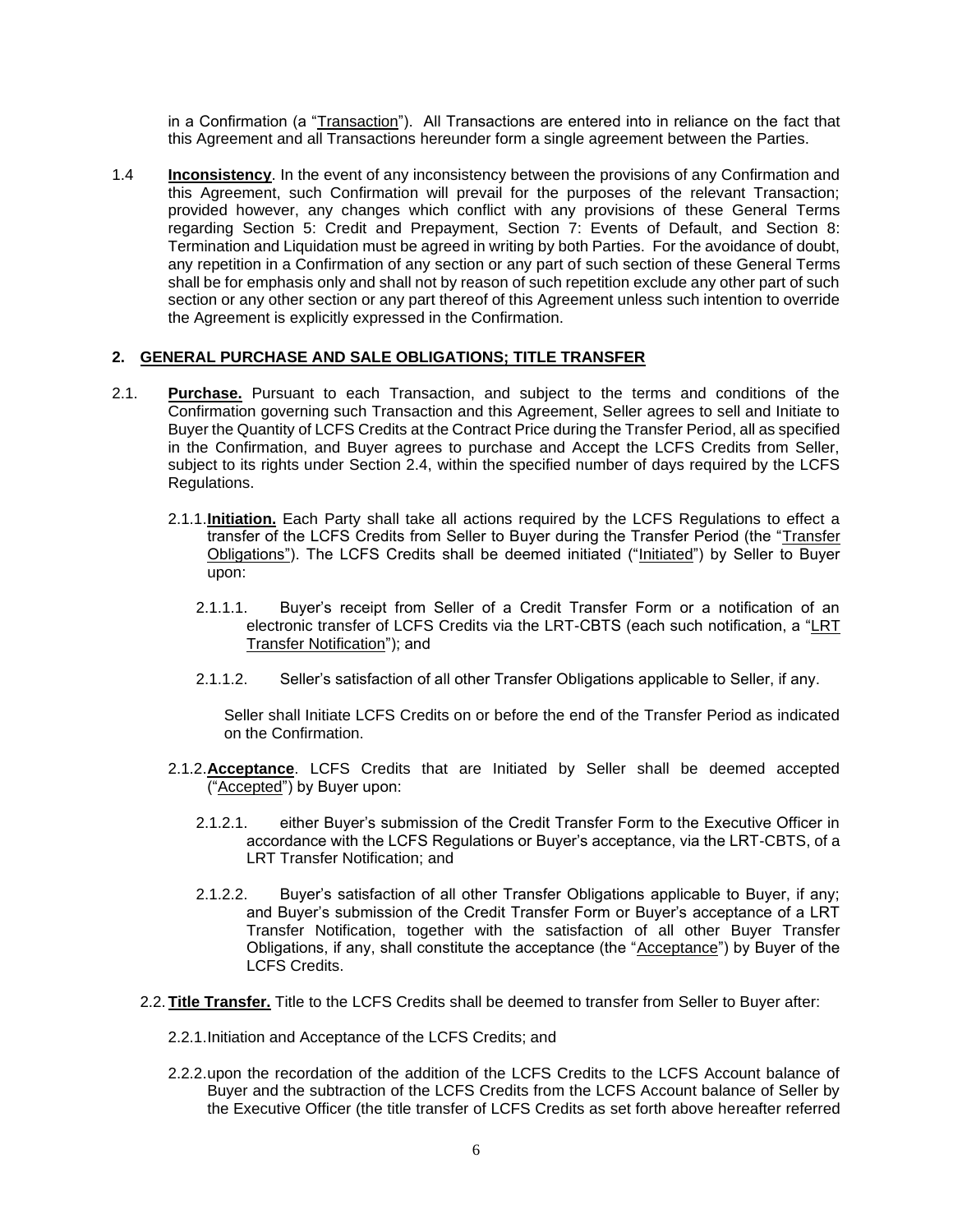to as the "Transfer" of the LCFS Credits and the date on which the Transfer occurs is the "Transfer Date").

- 2.3. **Buyer Right to Reject.** Buyer shall have the right, at its reasonable discretion, to reject any LCFS Credits Initiated by Seller upon notice to Seller within the specified number of days required by the LCFS Regulations. For the avoidance of doubt, and without limitation, Buyer shall be conclusively deemed to have reasonably exercised its discretion to reject where:
	- 2.3.1. Buyer reasonably believes that the Credit Transfer Form or the information in a LRT Transfer Notification does not reflect the terms of the Transaction;
	- 2.3.2.the LCFS Credits are invalid under the LCFS Regulations or are subject to a proceeding by a governmental authority or are otherwise encumbered;
	- 2.3.3.there is a reasonable prospect that the LCFS Credits will be invalid under the LCFS Regulations; or
	- 2.3.4.Buyer does not have information sufficient to verify: (i) that any of the LCFS Credits are valid, and (ii) that there is no reasonable prospect of such LCFS Credits becoming invalid under the LCFS Regulations.

For purposes of making its assessment it shall be reasonable for Buyer to disregard the benefit of any warranties given to it under this Agreement.

Without prejudice to the application of Section 9, it is not a reasonable exercise of discretion for Buyer to reject LCFS Credits solely on the basis of market conditions and/or the market price of, LCFS Credits.

2.4. **Recordation by the Executive Officer.** Upon notification from the Executive Officer that any transfer of all or a portion of the LCFS Credits will not be recorded, the Parties shall promptly confer and shall cooperate in taking all reasonable actions necessary to cure any defects in the proposed transfer, so that the Transfer of such LCFS Credits can be recorded. Each Party shall notify the other Party and the Executive Officer of any errors in the Credit Transfer Form within five (5) New York Banking Days of the discovery of such an error.

#### **3. REPRESENTATIONS AND WARRANTIES**

- 3.1. **Representations and Warranties by Both Parties.** Each Party represents, warrants and covenants to the other Party as of the date of this Agreement (which representations and warranties are deemed to be repeated by each Party on each Transfer Date with respect to a Transaction) that:
	- 3.1.1.it is duly organized and validly existing under the laws of the jurisdiction of its organization or incorporation and, if relevant under such laws, in good standing;
	- 3.1.2.it has, and at all times during the term of this Agreement, will have, all necessary power and authority to execute, deliver, and perform its obligations hereunder;
	- 3.1.3.the execution, delivery, and performance of this Agreement by such Party has been duly authorized by all necessary action and do not violate any of the terms or conditions of its governing documents, any contract to which it is a party, or any Applicable Law;
	- 3.1.4.there is no pending or, to such Party's knowledge, threatened litigation or administrative proceeding that may materially adversely affect its ability to perform this Agreement;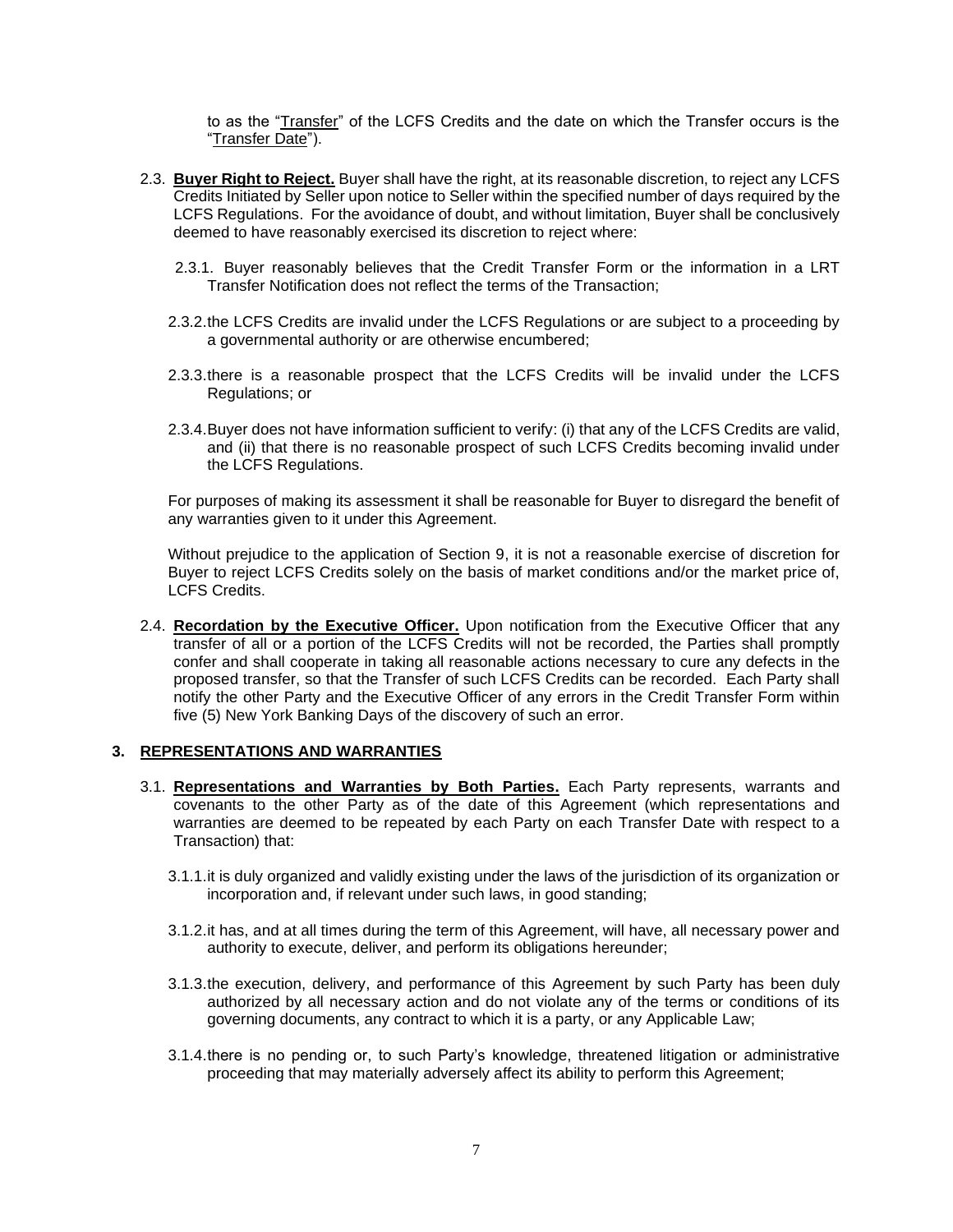- 3.1.5.this Agreement constitutes a legal, valid and binding obligation of such Party, except as the enforceability of this Agreement may be limited by the effect of any applicable bankruptcy, insolvency, reorganization, moratorium or similar laws affecting creditors' rights generally and by general principles of equity; and
- 3.1.6.Seller and Buyer shall comply with Applicable Law in the performance of their respective obligations under this Agreement and each Transaction.
- 3.2.**Representations and Warranties by Seller.** Seller represents and warrants to Buyer that on each Transfer Date:
	- 3.2.1.Seller conveys good title to all LCFS Credits it sells hereunder, free and clear of any liens, security interests, and encumbrances or any interest in or to them by any third party;
	- 3.2.2.each LCFS Credit transferred to Buyer hereunder is valid as contemplated by the LCFS Regulations and is, indefeasibly, a "Credit" as defined by the LCFS Regulations;
	- 3.2.3.each LCFS Credit was deposited into Seller's LCFS Account, or otherwise transferred and recorded by the Executive Officer in Seller's LCFS Account, prior to Initiation hereunder and Seller has good title to each LCFS Credit prior to Initiation hereunder;
	- 3.2.4.the Quantity of LCFS Credits Initiated does not exceed the number of total LCFS Credits in the Seller's LCFS Account as determined in accordance with §95487(c)(1)(A) of the LCFS Regulations;
	- 3.2.5.upon Transfer and recordation of the LCFS Credits in Buyer's LCFS Account, the LCFS Credits shall be available for Buyer's use for retirement, transfer to a third party or otherwise;
	- 3.2.6.Seller has not sold, transferred or encumbered (nor become legally obligated to do the same) any rights, title, or interest in the LCFS Credits to any person other than Buyer; and
	- 3.2.7.neither the Seller, nor any of its associated or parent organizations or affiliates or its customers or the party that owns the project(s) producing the fuel that is the basis for the generation of the LCFS Credits, has claimed (or will be entitled to claim) directly or indirectly, including on any voluntary or mandatory greenhouse gas registry program, any of the LCFS Credits as anything other than sold to Buyer.

**OTHER THAN THE WARRANTIES AND REPRESENTATIONS EXPRESSLY SET FORTH IN THIS AGREEMENT, TO THE EXTENT PERMITTED UNDER APPLICABLE LAW, SELLER MAKES NO OTHER REPRESENTATION OR WARRANTY, WRITTEN OR ORAL, EXPRESS OR IMPLIED, INCLUDING, WITHOUT LIMITATION, ANY REPRESENTATION OR WARRANTY WITH RESPECT TO MERCHANTABILITY OR FITNESS FOR ANY PARTICULAR PURPOSE.**

#### **4. PAYMENTS AND INVOICES**

- 4.1. **Trade Documentation.** Payee (generally Seller) shall promptly send payer (generally Buyer) a written invoice ("Invoice") showing sufficient detail to determine the amount due, how such amount was calculated, and the Payment Due Date for the Transaction in question, as set forth in the **Confirmation**
- 4.2. **Making Payment.** All payments shall be made in U.S. Dollars by the Payment Due Date via wire transfer in same day funds. Except as provided herein or as otherwise agreed by the Parties, payment shall be made without deduction, withholding or setoff. If a Payment Due Date falls on a Saturday or a day that is neither a New York Banking Day nor a Monday, payment shall be made on the preceding New York Banking Day. If a Payment Due Date falls on a Sunday or Monday that is not a New York Banking Day, payment shall be made on the following New York Banking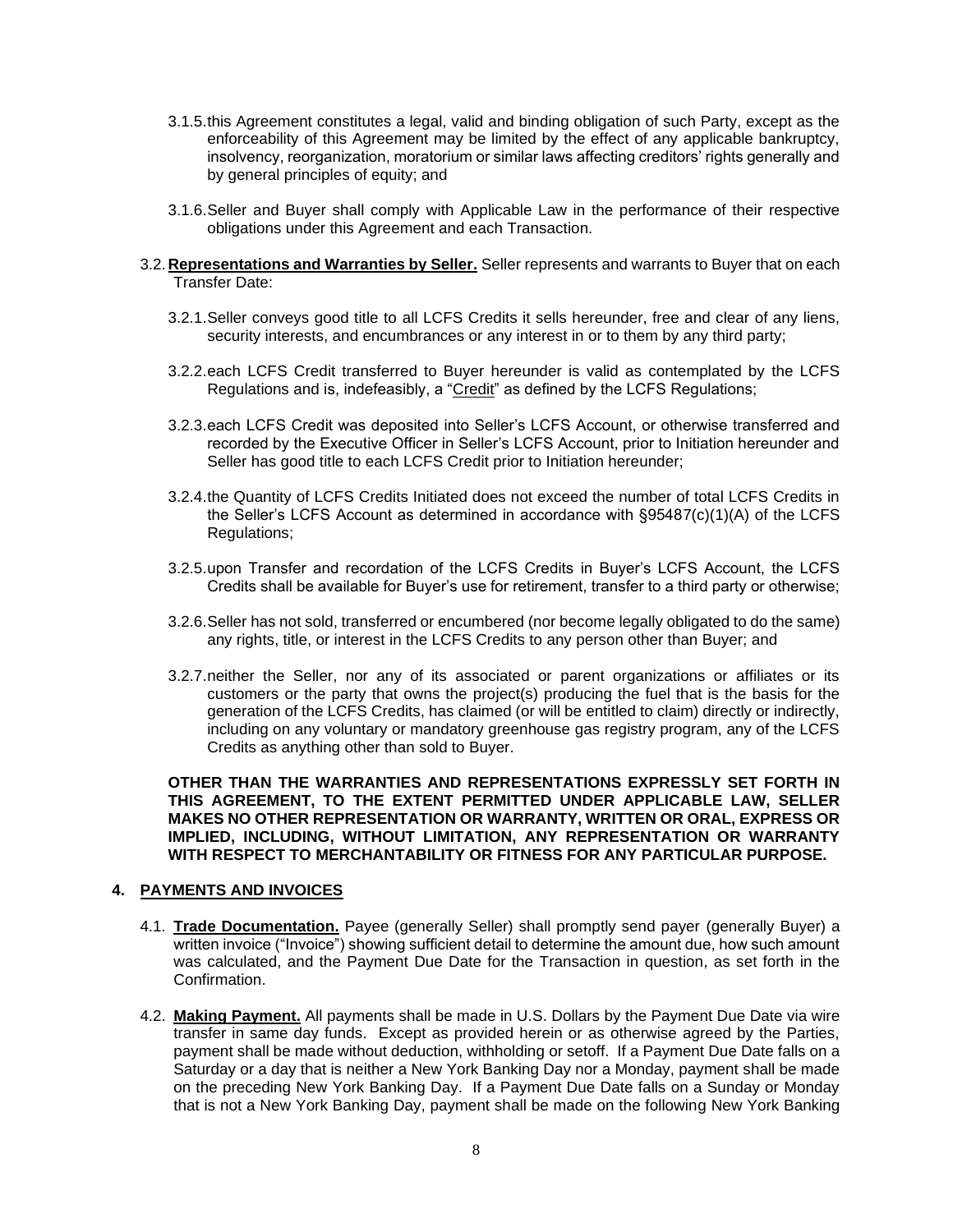Day.

- 4.3. **Price Rounding.** All U.S. dollar amounts shall be rounded to the nearest cent (and half cents shall be rounded upward).
- 4.4. **Interest.** Any amount payable hereunder, if not paid when due, and any amount payable as a refund as a result of an overpayment, shall bear interest from the Payment Due Date or the date of overpayment (as applicable) until the date payment is received at an annual rate (based upon the actual number of days in the relevant calendar year) equal to the rate of two (2) percentage points above the prime rate of interest effective for the Payment Due Date as published in the *Wall Street Journal* under "Money Rates". If there is no publication on the Payment Due Date, then the preceding day's publication will be used. The relevant Party shall pay any interest due within three (3) New York Banking Days following receipt of the interest invoice.
- 4.5. **Payment Dispute**. If a Party, in good faith, disputes the accuracy of the amount due in respect of a Transaction, such Party will timely pay such amount as it believes to be correct and provide written notice stating the reasons why the remaining disputed amount is incorrect, along with supporting documentation acceptable in industry practice. Payment of the disputed amount shall not be required until the dispute is resolved. In the event the Parties are unable to resolve such dispute, either Party may pursue any remedy available at law or in equity to enforce its rights pursuant to this Agreement. In the event that it is determined that the Party that is disputing the amount due must pay the disputed amount, then such Party shall pay interest in accordance with Section 4.4 on such disputed amount from and including the originally scheduled Payment Due Date to, but excluding the date paid.
- 4.6. **Change of Banking Account Details.** In the event that Buyer receives any request for payment to Seller to be made to a bank account which is different from that which is set out in the Confirmation, Buyer shall be required to forthwith verify and re-confirm the request before any payment is made by Buyer to the bank account set out in the said request.

# **5. CREDIT AND PREPAYMENT.**

- 5.1. If a Party (the "Secured Party") has commercially reasonable grounds for insecurity with respect to the other Party's (the "Posting Party") creditworthiness or performance under this Agreement, the Secured Party shall provide the Posting Party with written notice requesting an amount of Performance Assurance determined by the Secured Party in a commercially reasonable manner and/or Secured Party (if it is the Seller) may require Prepayments under Section 5.3; provided, however, if Secured Party requests both Performance Assurance and Prepayments, then Secured Party's request for Performance Assurance shall be limited to assurances for amounts in excess of the Prepayment Amount then due. In any event, any amounts of Performance Assurance specified in such demand shall thereby become immediately due and payable. After such demand, and in the event that title has not already been transferred, Secured Party may withhold performance until such Performance Assurance shall have been received by it. Any cost, expense, or charges associated with any letter of credit procured pursuant to this Section shall be for the account of the party providing the letter of credit from a Qualified Institution acceptable to Shell. "Performance Assurance" may be posted in one of the following forms: cash, an irrevocable standby letter of credit issued or confirmed by a Qualified Institution acceptable to Shell and in a form and for a term acceptable to the Secured Party or another form of assurance mutually agreed by the Parties. The Posting Party shall deliver the amount of Performance Assurance requested under this Section 5 to the Secured Party no later than two (2) New York Banking Days after Secured Party's request for the same.
- 5.2. It is the Parties' intent that the right to request Performance Assurance set forth in Section 5.1 shall be a Party's exclusive right to request Performance Assurance in respect of a Transaction, and that any similar right available under the UCC or at law shall not be available.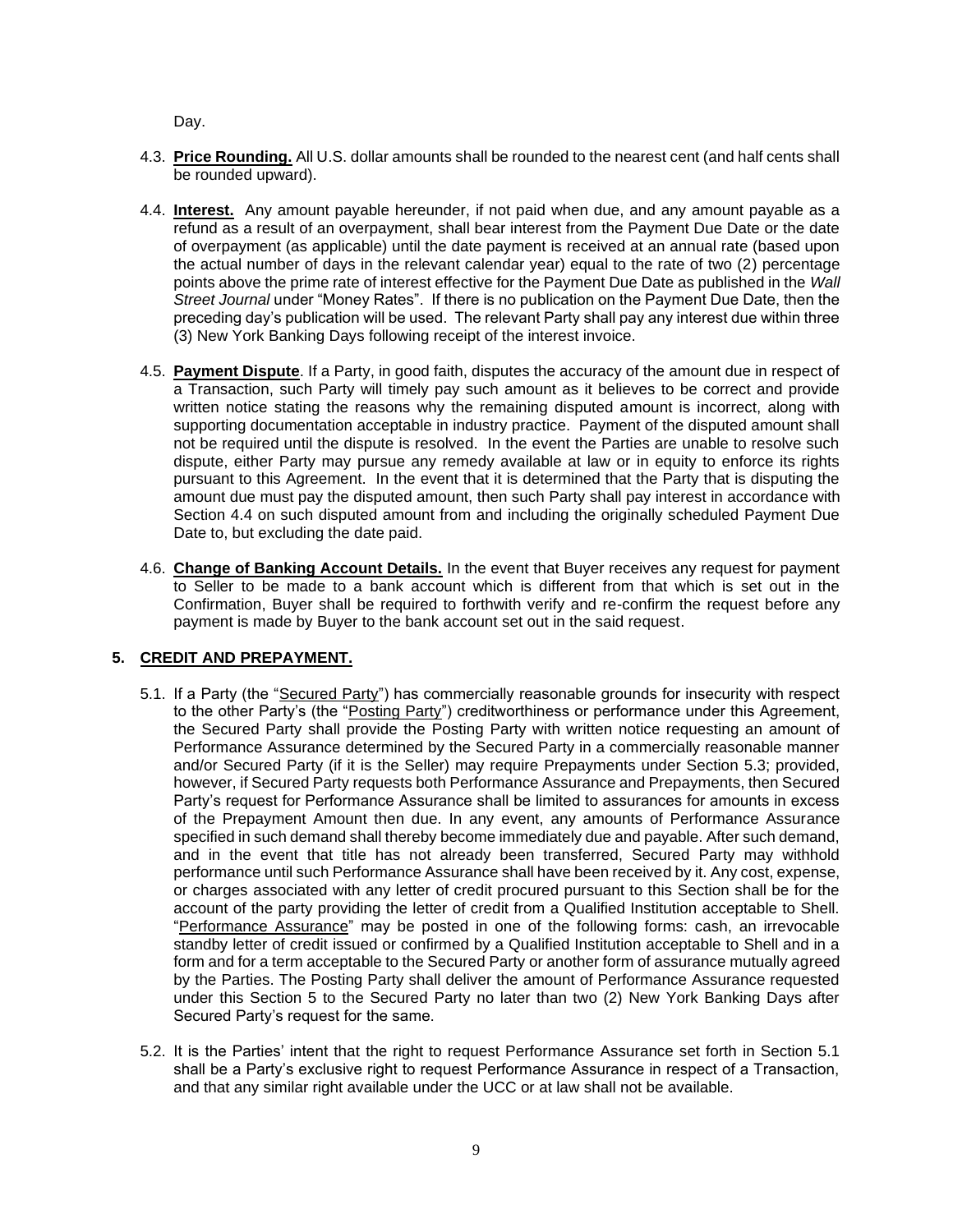- 5.3. Notwithstanding anything to the contrary in this Agreement, if required by Seller, pursuant to Section 5.1 or as a result of a failure to pay or Event of Default, Buyer shall make advance payment in U.S. Dollars by electronic funds transfer to Seller for LCFS Credits purchased by Buyer pursuant to one or more Transactions under this Agreement ("Prepayment"). Specifically, for each Transaction pursuant to which Seller is obligated to transfer LCFS Credits to Buyer and for which Seller requires Buyer to make a Prepayment, Seller shall issue an invoice to Buyer and Buyer shall make the Prepayment to Seller by the date specified on Seller's invoice ("Prepayment Due Date"). All Prepayments shall be in an amount equal to the price (or estimated price if the price is based on an index and is not known at the time the invoice is issued) multiplied by the total quantity (or estimated quantity if the actual quantity is not known at the time the invoice is issued) of LCFS Credits to be purchased for each outstanding Transaction for which Prepayment is required (each a "Prepayment Amount"). Each Prepayment Amount shall be paid by electronic funds transfer, in same day funds (without setoff, counterclaim or deduction), to the account specified by Seller. If, pursuant to a Transaction, the actual quantity of LCFS Credits transferred differs from the contract quantity or the price differs from the estimated price upon which Prepayment was made or other amounts are owing by or to Buyer (including, without limitation, other charges related to the Transaction(s) or amounts arising from any overpayments or underpayments for prior periods), the Party owing such amounts shall pay such amounts owing by it within two (2) New York Banking Days of receipt of request by the Party to whom the payment is owed. In the event Buyer fails to timely make the Prepayment, Seller shall have the right to immediately withhold or suspend transfer of LCFS Credits until such time as the required payment is received. Such suspension of transfer of LCFS Credits shall not relieve Buyer of its obligation to purchase LCFS Credits pursuant to any Transaction and shall be in addition to, and not in replacement of, any other right or remedy available to Seller under this Agreement.
- 5.4. Where Shell is the Seller, Seller may, within Seller's full discretion, at any time request and Buyer shall, not later than two (2) New York Banking Days after request by Seller, provide Performance Assurance. After such request, and in the event that title has not already been transferred, Seller may withhold performance until such Performance Assurance shall have been received by it. Any cost, expense, or charges associated with any letter of credit procured pursuant to this Section shall be for the account of Buyer.

# **6. REMEDIES FOR FAILURE TO INITIATE OR ACCEPT LCFS CREDITS, AND DEFICIENT LCFS CREDITS**

- 6.1. In the event that, in relation to a Transaction:
	- 6.1.1.Seller fails to Initiate all or a part of the LCFS Credits by the end of the Transfer Period;
	- 6.1.2.Buyer exercises its right to reject all or part of a Quantity of LCFS Credits pursuant to Section 2.4 that Seller Initiated;
	- 6.1.3.Seller breaches any of its representations or warranties in Section 3.2, or any representation or warranty specified as subject to this Section 6 in the applicable Confirmation;
	- 6.1.4.LCFS Credits that have been Accepted by Buyer are or become invalid for purposes of the LCFS Regulations; or
	- 6.1.5.the Executive Officer invalidates a Transfer of LCFS Credits from Seller to Buyer, for any reason, and Buyer and Seller, cooperating in good faith, are unable to remedy the invalidated Transfer.

(each such affected LCFS Credit, a "Deficient LCFS Credit"), then, Seller shall, at Seller's sole cost and expense, Initiate a quantity of Qualified Replacement LCFS Credits equal to the quantity of Deficient LCFS Credits that satisfy the requirements under the applicable Transaction within (i) in the case of Sections 7.1(a) or (b), three (3) New York Banking Days after Seller receives notice from Buyer that the circumstances in Sections 6.1.1 or 6.1.2 apply, or (ii) in the case of Sections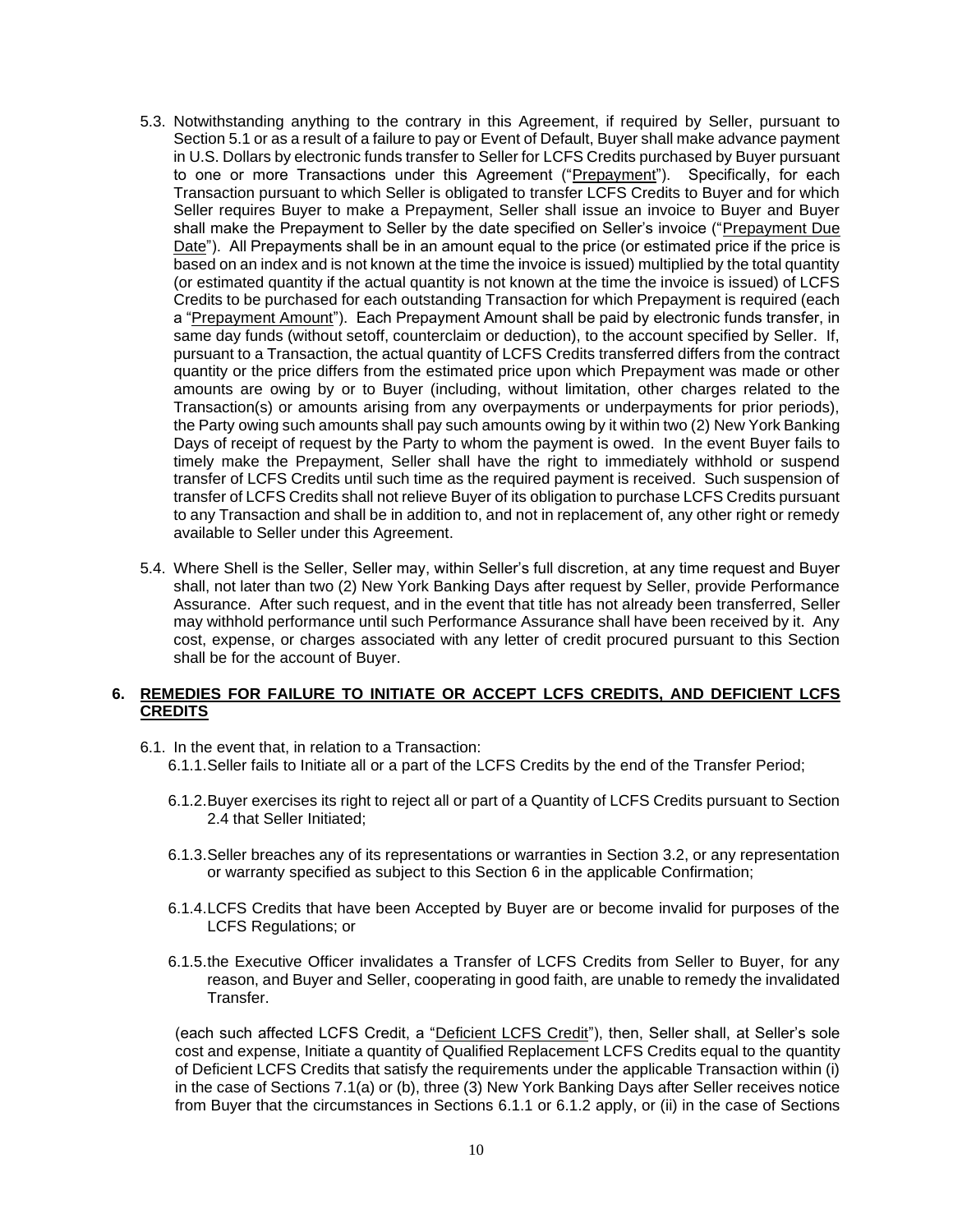6.1.3, 6.1.4 or 6.1.5, ten (10) New York Banking Days after the earlier of (A) Seller's receipt of notice from Buyer that the circumstances in Sections 6.1.3, 6.1.4 or 6.1.5 apply and (B) Seller's becoming aware that the circumstances in Sections 6.1.3, 6.1.4 or 6.1.5 apply.

6.2. Except where Section 6.3 applies, if Seller fails to timely or fully comply with its Initiation obligation in Section 6.1, then Seller shall, at Buyer's election by notice either (i) Initiate replacement LCFS Credits equal to the quantity of Deficient LCFS Credits that satisfy the requirements under the applicable Transaction in accordance with Section 6.1 above, or (ii) pay to Buyer, within five (5) New York Banking Days of receipt of Buyer's invoice, unless otherwise mutually agreed between the Parties, the positive difference, if any, between (1) the Market Value of the Qualified Replacement LCFS Credits and (2) the product of the quantity of Deficient LCFS Credits and the Contract Price specified in the Confirmation for the applicable LCFS Credits, with such sum increased by any amount already paid by Buyer to Seller on account of the Deficient LCFS Credits.

For purposes of this Section 6.2, (i) the phrase "the quantity of LCFS Credits that remain to be Initiated under that Transaction" as used in the defined terms "Market Value" shall refer to and mean the quantity of Deficient LCFS Credits; and (ii) the Market Value shall be determined by Buyer as of the New York Banking Day notified by Buyer that falls no sooner than the last day for performance of Seller's obligations under Section 6.1 and no later than three (3) New York Banking Days after the date Buyer gives notice of its election.

- 6.3. In the event that Buyer fails to Accept, or provide notice of its rejection of, all or part of a Quantity of LCFS Credits Delivered by Seller or any replacement LCFS Credits as contemplated under Section 2.4, Seller shall provide written notice of such failure to Buyer. If Buyer fails to Accept or reject any portion of those LCFS Credits (the "Pending Credits") within two (2) New York Banking Days of receiving such notice, then Seller's obligation to sell and Initiate and Buyer's obligation to purchase and Accept shall be reduced to the extent of such Pending Credits, and Buyer shall pay Seller an amount equal to the positive difference, if any, between (i) the product of the quantity of Pending Credits and the Contract Price specified in the Confirmation for the applicable LCFS Credits and (ii)the Market Value of the Pending Credits. The Transaction in respect of the Pending Credits shall be deemed to be cancelled and the related Credit Transfer Form or LRT Transfer Notification, as applicable, shall be deemed ineffective. For purposes of this Section 6.3, Market Value shall be determined by Seller in a commercially reasonable manner with the date of determination as of the date of cancellation.
- 6.4. In the event the provisions of this Section 6 are invoked, Seller and Buyer agree to work together in good faith to pursue an efficient, commercial and practical resolution consistent with the foregoing options (or any combination thereof) in order to cure any breach of transfer obligations resulting in Deficient LCFS Credits or Pending Credits, provided, however, any replacement LCFS Credits must satisfy all of the requirements that the Parties originally agreed to for the applicable Transaction unless otherwise mutually agreed.
- 6.5. Seller shall deliver to Buyer a Credit Transfer Form or LRT Transfer Notification accurately describing any Qualified Replacement LCFS Credits. Buyer and Seller shall otherwise be subject to the general obligations set forth in Section 2.
- 6.6. Sections 6.1.2, 6.1.3, 6.1.4 or 6.1.5 and, for the avoidance of doubt, Section 2.4 shall apply equally to any Qualified Replacement LCFS Credits.
- 6.7. Except in respect of a failure to pay any amount due under Section 6.2 or Section 6.3, the remedies set out in this Section 6 are exclusive remedies for the occurrence of the events described in Section 6.

# **7. EVENTS OF DEFAULT**

7.1.An "Event of Default" shall mean the occurrence with respect to a Party of one of the following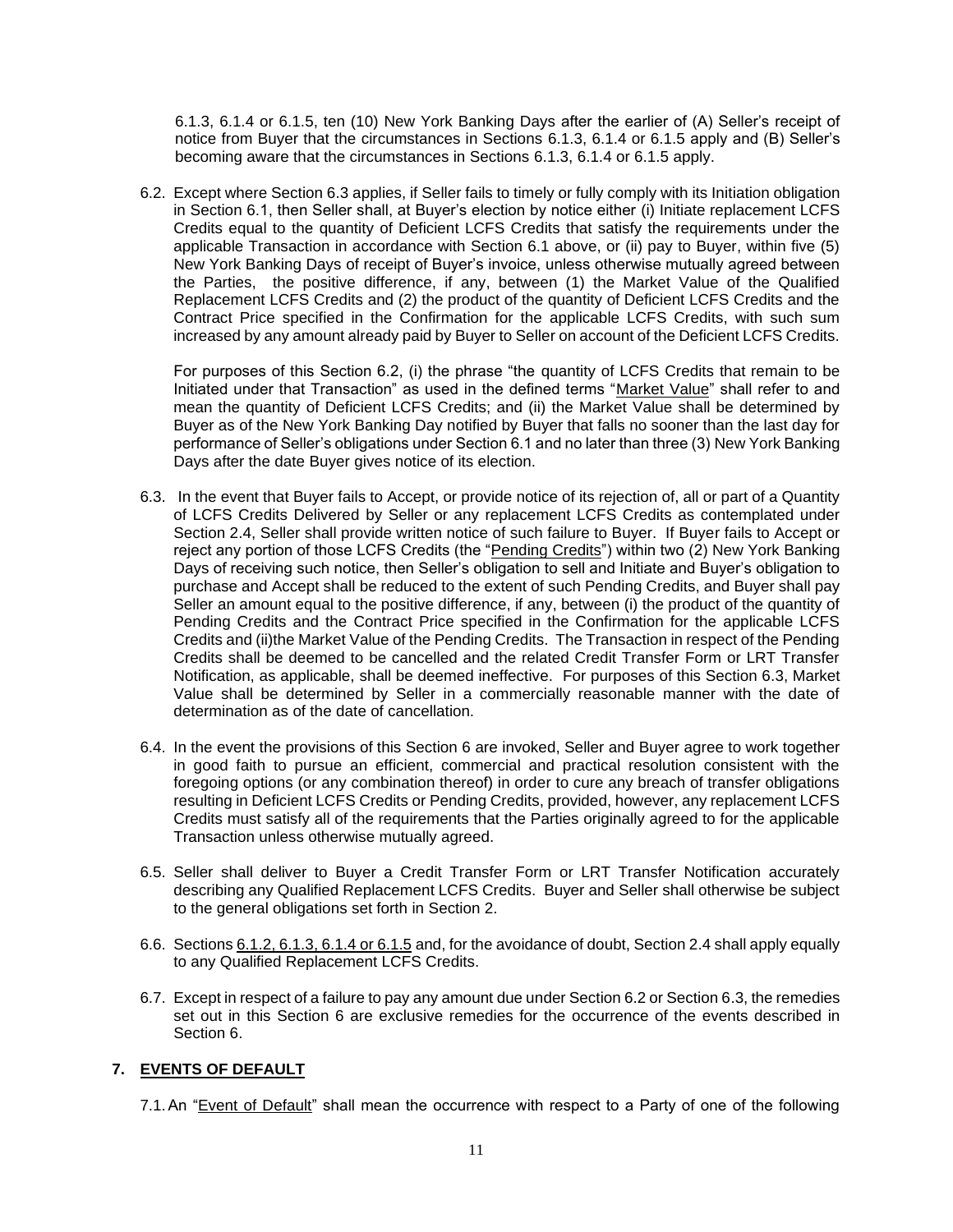events:

- 7.1.1.**Failure to Pay**. A Party fails to make payment of any amount due when required under this Agreement or any Transaction, within two (2) New York Banking Days following receipt of a written notice of such failure from the other Party.
- 7.1.2.**Failure to Provide Performance Assurance**. A Party fails to provide acceptable Performance Assurance support as requested by the Secured Party pursuant to Section 5.
- 7.1.3.**Breach of Agreement**. Except for any breach or event described in Section 6.1.1 through 6.1.5 (the exclusive remedies for which are specified in Section 6.2) or Section 6.3, and except for any event described in Section 7.1.1 and 7.1.2 above, a Party fails to perform or repudiates any material obligation to the other Party under this Agreement or breaches any representation, covenant or warranty in any material respect under this Agreement and, in each case, if capable of being cured, is not cured to the satisfaction of the other Party in its sole discretion, within two (2) New York Banking Days following receipt of written notice to such Party that corrective action is needed.
- 7.1.4.**Designated Event**. A Designated Event occurs with respect to a Party or its Credit Support Provider (if any), and the creditworthiness of the Party or its Credit Support Provider or, if applicable, the successor, surviving or transferee entity of the Party or its Credit Support Provider (as applicable) is materially weaker than that of the Party or its Credit Support Provider immediately prior to such Designated Event.
- 7.1.5.**Bankruptcy**. A Party or its Credit Support Provider, if any, is or becomes Bankrupt.
- 7.1.6.**Merger Without Assumption**. If a Designated Event (as such term is defined in 1.1 and notwithstanding the reference to Section 7.1.4 therein) occurs with respect to a Party or any Credit Support Provider of such Party and:
	- 7.1.6.1. the resulting, surviving or transferee entity fails to assume all the obligations of such Party or such Credit Support Provider under this Agreement or any credit support document to which it or its predecessor was a party by operation of law or pursuant to an agreement reasonably satisfactory to the other Party to this Agreement; or
	- 7.1.6.2. the benefits of any credit support document fail to extend (without the consent of the other Party) to the performance by such resulting, surviving or transferee entity of its obligations under this Agreement.

# **8. TERMINATION AND LIQUIDATION**

8.1.Notwithstanding any other provision of this Agreement or the existence of any Performance Assurance, if at any time an Event of Default has occurred and is continuing with respect to a Party (such Party, the "Defaulting Party"), the other Party (the "Performing Party") may, in its sole discretion, designate a date (not earlier than the date of such notice and not later than twenty (20) days after the date of such notice (an "Early Termination Date")) on which to terminate, liquidate and accelerate all outstanding Transactions and calculate a Termination Payment (as defined below) in the manner set forth in Section 8.2 and Section 8.3. To the extent that, in the reasonable opinion of the Performing Party, certain Transactions may not be liquidated and terminated under Applicable Law on the Early Termination Date, such Transactions shall be terminated as soon thereafter as is reasonably practicable, in which case the actual termination date for such Transactions will be the Early Termination Date in respect thereof for purposes of Section 8.2. Notwithstanding the foregoing, if the Defaulting Party is governed by a system of law that does not permit termination to take place after the occurrence of an Event of Default described in Section 7.1.5 then no prior notice shall be required upon the occurrence of such Event of Default, in which case the Early Termination Date shall be deemed designated immediately preceding the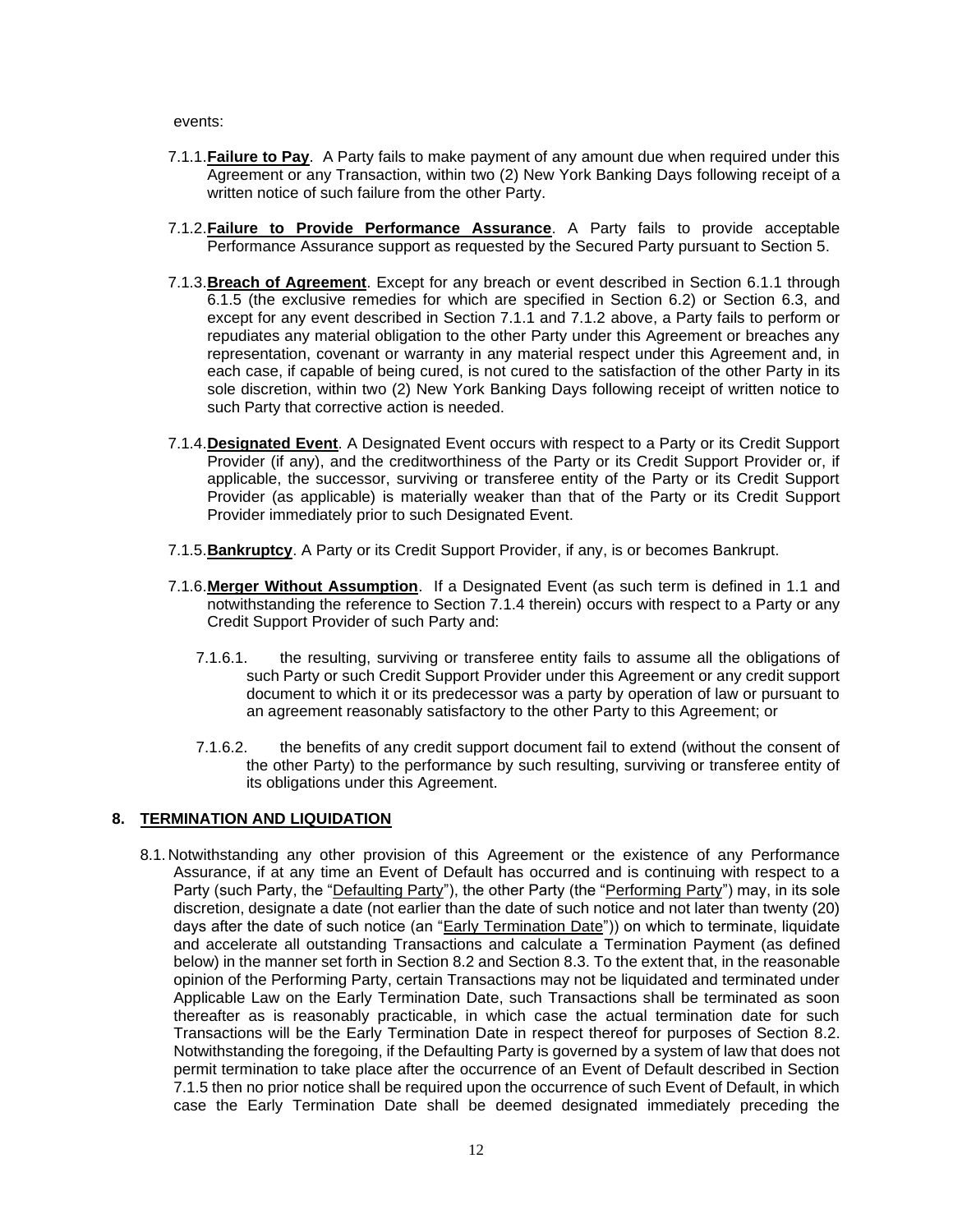occurrence of such event.

- 8.2.On or as soon as reasonably practicable following the Early Termination Date, the Performing Party shall determine the final amount payable between the Parties under this Agreement as provided in this Section 8.2 (the "Termination Payment") and shall provide notice of the Termination Payment to the Defaulting Party. The Performing Party shall calculate the Termination Payment by (a) valuing each Transaction at its Market Value as reasonably determined by the Performing Party as of the Early Termination Date and then determining the amount by which such then prevailing Market Value differs from the Contract Value (it being understood that (i) in the event the prevailing Market Value of a Transaction exceeds the Contract Value, the difference in value shall be due from Seller to Buyer, and (ii) in the event that the prevailing Market Value of a Transaction is less than the Contract Value, the difference in value shall be due from Buyer to Seller), (b) determining any other damages, costs or expenses incurred by the Performing Party as a result of the early termination of such Transactions including those contemplated by Section 8.4 (without duplication and subject always to Section 12.1), (c) determining any other amounts payable from one Party to the other Party under this Agreement (including amounts due in respect of LCFS Credits Initiated and Accepted hereunder) and (d) netting or aggregating the foregoing amounts into a single liquidated amount. If the Defaulting Party owes the Termination Payment to the Performing Party, then, within two (2) New York Banking Days of the date upon which the Performing Party's notice of the Termination Payment is effective, the Defaulting Party shall pay the Termination Payment, less the value of any Performance Assurance or other collateral or credit support held by the Performing Party with respect to which the Performing Party has notified the Defaulting Party in writing of its election to exercise its setoff rights under Section 8.3. If the Performing Party owes the Termination Payment to the Defaulting Party, then, within two (2) New York Banking Days of the date upon which the Performing Party's notice of the Termination Payment is effective, the Performing Party shall pay the Termination Payment, less the value of any Performance Assurance or other collateral or credit support held and not returned by the Defaulting Party.
- 8.3.**Closeout Setoff.** If the Performing Party elects to designate an Early Termination Date under Section 8.1, and the Termination Payment is payable to the Defaulting Party, the Performing Party shall be entitled, at its option and in its discretion (and without prior notice to the Defaulting Party), to setoff against such Termination Payment any amounts ("Other Amounts") payable by the Defaulting Party to the Performing Party under any other agreements, instruments or undertakings between the Defaulting Party and the Performing Party (whether or not arising under this Agreement, matured or contingent and irrespective of the currency, place of payment or place of booking of the obligation). To the extent that any Other Amounts are so setoff, those Other Amounts will be discharged promptly and in all respects. The Performing Party will give notice to the other Party of any setoff effected under this Section 8.3. For this purpose, either the Termination Payment or the Other Amounts (or the relevant portion of such amounts) may be converted by the Performing Party into the currency in which the other is denominated at the rate of exchange at which the Performing Party would be able, in good faith and using commercially reasonable procedures, to purchase the relevant amount of such currency.
- 8.4.The Performing Party's rights under this Section 8 shall be in addition to, and not in limitation or exclusion of, any other rights of setoff, recoupment, combination of accounts, lien or other right which it may have, whether by agreement, operation of law or otherwise. No delay or failure on the part of a Performing Party to exercise any right or remedy shall constitute an abandonment of such right or remedy, and the Performing Party shall be entitled to exercise such right or remedy at any time after an Event of Default has occurred, so long as such Event of Default is continuing. The Defaulting Party shall indemnify and hold harmless the Performing Party for and against any and all reasonable out-of-pocket expenses incurred by the Performing Party by reason of the enforcement of and protection of its rights under this Agreement or as a result of the early termination of any Transactions, including reasonable attorney's fees and costs of collection.
- 8.5.**Grant of Security Interest/Remedies.** To the extent a Party requires Performance Assurance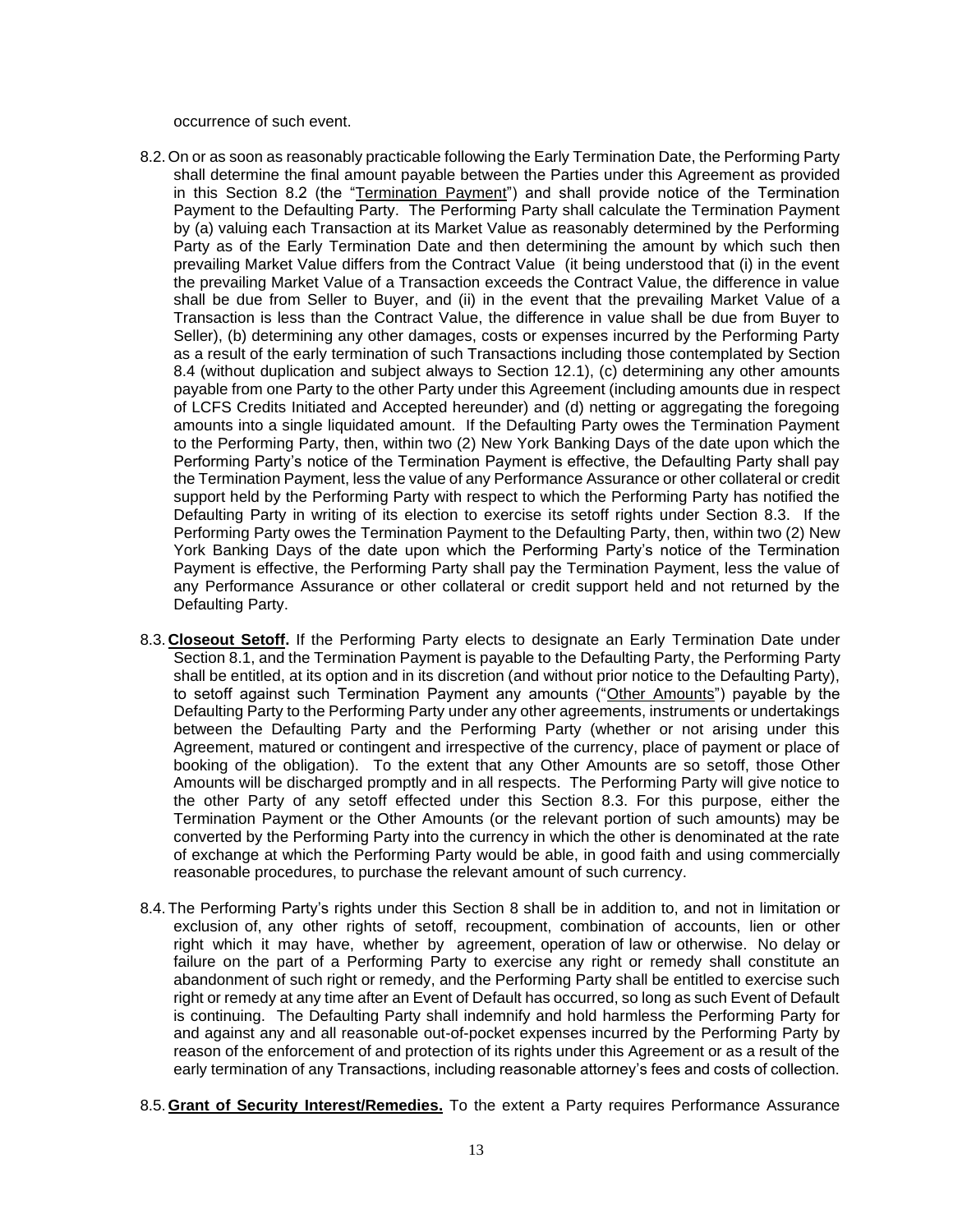and/or has received a credit support document under this Agreement, then the Posting Party hereby grants to the Secured Party a present and continuing security interest in same. Upon or at any time after the designation or deemed designation of an Early Termination Date, the Defaulting Party must return all remaining Performance Assurance transferred to it pursuant to this Agreement, as applicable, and all proceeds resulting therefrom or the liquidation thereof.

- 8.6.**Suspension of Performance.** Notwithstanding any other provision of this Agreement, if (a) an Event of Default or (b) an event that, with the lapse of time or the giving of notice or both, would constitute an Event of Default shall have occurred and be continuing, the Performing Party, upon written notice to the Defaulting Party, shall have the right (i) to suspend performance under any or all Transactions; provided, however, in no event shall any such suspension continue for longer than ten (10) New York Banking Days with respect to any single Transaction, unless an Early Termination Date shall have been declared and notice thereof given pursuant to Section 8.1, and (ii) to the extent an Event of Default shall have occurred and be continuing, to exercise any remedy available at law or in equity.
- 8.7.**Bankruptcy Acknowledgements.** The Parties intend that each Transaction shall constitute a "forward contract" under § 101(25) of Title 11 of the United States Code, 11 U.S.C. § 101 et seq., as amended from time to time (the "Bankruptcy Code"), and that this Agreement constitutes a "master netting agreement" under § 101(38a) of the Bankruptcy Code, and that the rights of the Performing Party in Section 8 include the rights referred to in § 561(a) of the Bankruptcy Code. Further, the Parties intend that each Party shall be a "forward contract merchant" under § 101(26) and a "master netting agreement participant" under § 101(38B), for purposes of the Bankruptcy Code.

# **9. FORCE MAJEURE**

- 9.1.Subject to Section 9.2, a Party shall be excused from the performance of its obligations with respect to a Transaction to the extent its performance of such obligations is prevented, in whole or in part, due to the occurrence of any event or circumstance, whether foreseeable or unforeseeable, that is reasonably beyond the control of such Party and which, by the exercise of due diligence, such Party could not have remedied, avoided or overcome (any such event, a "Force Majeure"), which may include, without limitation, any of the following events:
	- 9.1.1.Compliance with Applicable Law, provided however, that Seller shall not be excused from performance where the LCFS Credits it Initiates or intends to Initiate are invalid under the LCFS Regulations;
	- 9.1.2.Hostilities of war (declared or undeclared), embargoes, blockades, civil unrest, riots or disorders, acts of terrorism, or sabotage;
	- 9.1.3.Fires, explosions, lightning, maritime peril, collisions, storms, landslides, earthquakes, floods, and other acts of nature;
	- 9.1.4.Strikes, lockouts, or other labor difficulties (whether or not involving employees of Seller or Buyer); provided, however, that the decision to settle a strike or other labor difficulties shall be wholly within the discretion of the Party facing such difficulty; or
	- 9.1.5.Disruption or breakdown of production or transportation facilities, equipment, labor or materials, including, without limitation, the closing of harbors, railroads or pipelines.

For purposes of this Agreement, the term "Force Majeure" expressly excludes (i) a failure of performance of any person other than the Parties, except to the extent that such failure was caused by an event that would otherwise satisfy the definition of a Force Majeure event as set forth in this Section 9, (ii) the loss of Buyer's market or any market conditions for any LCFS Credits that are unfavorable for Buyer or Seller, (iii) the loss of Seller's intended supply of LCFS Credits,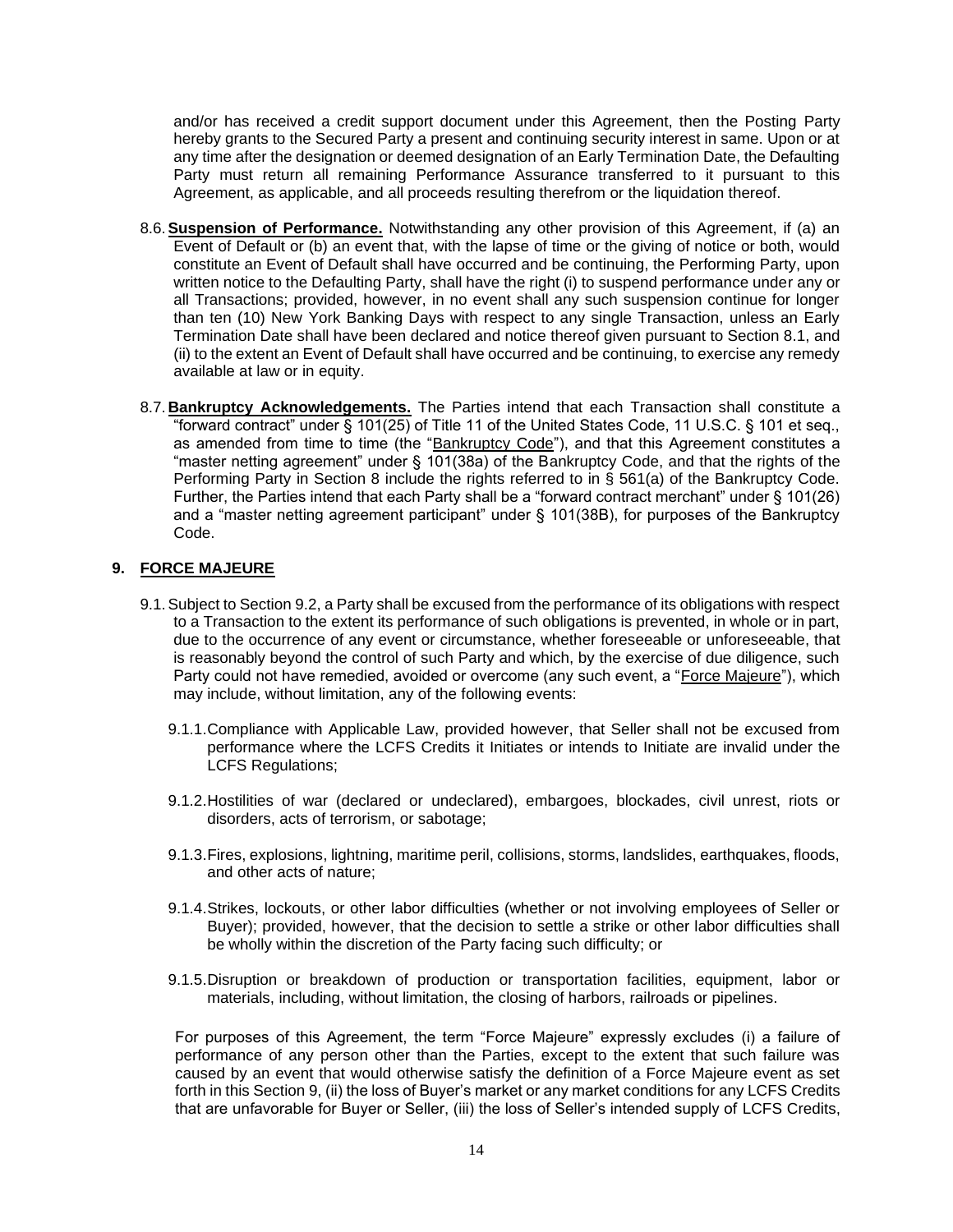(iv) the failure of Seller's intended supplier of LCFS Credits to perform, (v) any failure by a Party to apply for, obtain or maintain any permit, license, approval or right of way necessary under Applicable Law for the performance of any obligation hereunder, and (vi) a Party's inability to economically perform its obligations under this Agreement.

LRT-CBTS Unavailability. In the event that LRT-CBTS is disrupted or unavailable, the affected obligations of the parties will be suspended (but not discharged) until LRT-CBTS is not disrupted and is available.

- 9.2. Notwithstanding the provisions of Section 9.1, nothing contained in this Agreement shall relieve a Party of its obligation to make payments when due with respect to performance prior to the occurrence of a Force Majeure event, including Buyer's obligation to pay in full the purchase price or any other amounts due for the LCFS Credits actually Initiated and Accepted hereunder.
- 9.3. In the event that a Party believes a Force Majeure event has occurred that will require it to invoke the provisions in this Section 9, such Party shall use commercially reasonable efforts to give prompt notice to the other Party followed by written notice within two (2) New York Banking Days following the occurrence of such event, of the underlying circumstances of the particular causes of Force Majeure, the expected duration thereof and the volume of the LCFS Credits affected. The Party claiming Force Majeure shall also use commercially reasonable efforts to give the other Party such notice of cessation of the Force Majeure event and the date when performance is expected to resume.
- 9.4. Notwithstanding anything to the contrary in this Agreement, (a) if an event or circumstance which would otherwise constitute or give rise to a Force Majeure event under this Section 9 also constitutes an Event of Default other than an Event of Default under Section 7.1.5 it will be treated as a Force Majeure event and not as an Event of Default; and (b) if an event or circumstance which would otherwise constitute or give rise to a Force Majeure event under this Section 9 also constitutes an Event of Default under Section 7.1.5 it will be treated as an Event of Default and not as a Force Majeure event.

#### **10. GOVERNING LAW AND SETTLEMENT OF DISPUTES**

- 10.1. This Agreement shall be governed by and construed in accordance with the laws of the State of New York without reference to its choice of law doctrine, but without prejudice to the provisions of § 5-1401 of the General Obligations Law of the State of New York. The Parties hereby submit to the exclusive jurisdiction of any federal court of competent jurisdiction, or, if any federal court declines to exercise or does not have jurisdiction, in any New York state court situated in New York City, Borough of Manhattan, and to service of process by certified mail delivered to the Party at its last designated address. Each Party waives, to the fullest extent permitted by Applicable Law, any right it may have to a trial by jury in respect of any proceedings relating to this Agreement.
- 10.2. The Parties expressly agree that the United Nations Convention on Contracts for the International Sale of Goods shall not apply to this Agreement.

# **11. TAXES**

11.1. Each Party shall be responsible for any taxes that may be imposed on it arising from the sale or purchase, respectively, of LCFS Credits pursuant to any Transaction.

#### **12. LIMITATION OF LIABILITY**

12.1. NEITHER SELLER NOR BUYER (EACH OF WHICH IS REFERRED TO AS THE "FIRST PARTY") SHALL BE REQUIRED TO PAY OR BE LIABLE TO THE OTHER PARTY (THE "OTHER PARTY") OR THE OTHER PARTY'S AFFILIATES FOR INCIDENTAL, CONSEQUENTIAL,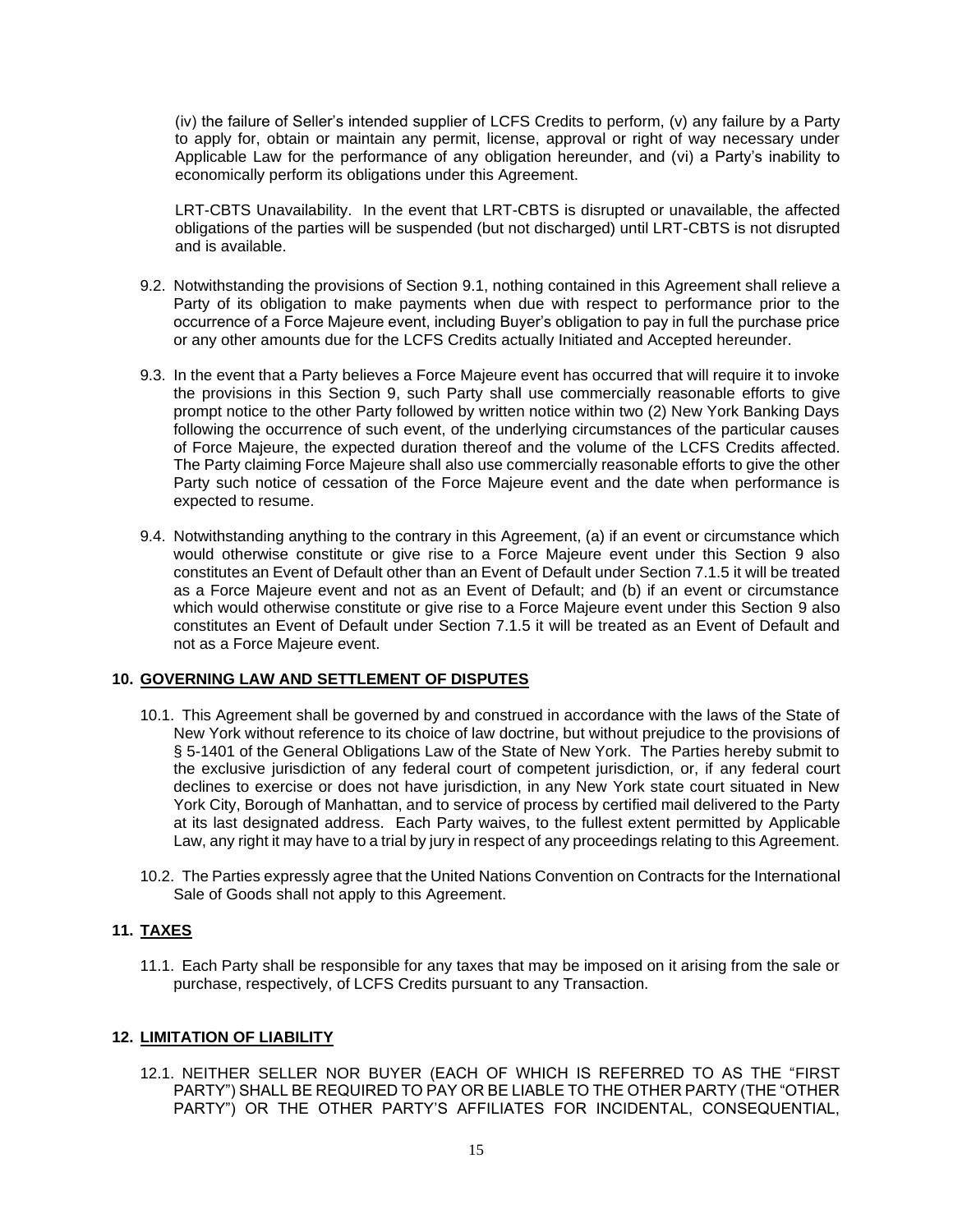INDIRECT, EXEMPLARY, SPECIAL OR PUNITIVE DAMAGES OR FOR LOST PROFITS OR ANY FINES OR PENALTIES ASSESSED BY ANY GOVERNMENTAL AUTHORITY INCLUDING, BUT NOT LIMITED TO, FINES OR PENALTIES UNDER THE LCFS REGULATIONS (WHETHER OR NOT ARISING FROM THE FIRST PARTY'S NEGLIGENCE). IF AND TO THE EXTENT ANY PAYMENT REQUIRED TO BE MADE PURSUANT TO THIS AGREEMENT IS DEEMED TO CONSTITUTE LIQUIDATED DAMAGES, THE PARTIES ACKNOWLEDGE AND AGREE THAT SUCH DAMAGES ARE DIFFICULT OR IMPOSSIBLE TO DETERMINE AND THAT SUCH PAYMENT IS INTENDED TO BE A REASONABLE APPROXIMATION OF THE AMOUNT OF SUCH DAMAGES AND NOT A PENALTY. EACH PARTY SHALL TAKE REASONABLE STEPS TO MITIGATE DAMAGES FROM ANY BREACH HEREOF.

# **13. ASSIGNMENT**

- 13.1. This Agreement shall extend to and be binding upon the successors and assigns of the Parties, but neither this Agreement nor any part, including any rights, interests or obligations hereunder (except as provided in Section 13.2 below), shall be assigned or transferred by either Party or by operation of law, merger or otherwise without the prior written consent of the other Party, which shall not be unreasonably withheld. Any assignment or transfer made by either Party without the other Party's written consent need not be recognized by and shall not be binding upon the other Party. Upon the making of any such assignment, unless otherwise agreed by the Parties, the assignor shall remain bound to perform or procure performance of the said obligations (as so accepted) by the assignee. For the purpose of this Agreement, a merger constitutes an assignment subject to this provision.
- 13.2. Notwithstanding Section 13.1 above, Seller may without Buyer's consent assign all or a portion of its rights to receive and obtain payment under the Agreement in connection with any finance, securitization or bank funding arrangements, always providing such assignment does not contravene any applicable law, regulation or decree binding upon Buyer. Any payment made by Buyer to the payee specified in Seller's invoice in respect of Product delivered under the Agreement shall be in full discharge of Buyer's payment obligations to Seller under the Agreement. Any such assignment will not detract from Seller's obligations under the Agreement.

#### **14. NON-WAIVER**

14.1. No waiver by either Party of any breach by the other Party of any of the representations, covenants, warranties, terms or conditions of this Agreement shall be construed as a waiver of any succeeding breach of the same or of any other covenant or condition hereof.

#### **15. ENTIRE AGREEMENT; AMENDMENTS**

15.1. No statement or agreement, oral or written, made prior to the signing of this Agreement, shall vary or modify the written terms hereof. Neither Party shall claim any amendment to, modification of, or release from any provisions of this Agreement, whether set out in an annex, schedule, supplement or Confirmation or otherwise, unless such amendment, modification or release is mutually agreed in writing by the Parties.

#### **16. NOTICES**

16.1. All notices and other communications under this Agreement shall be deemed given on the date of the addressee's receipt thereof and shall be given only in writing by letter, facsimile, electronic data transmission, or e-mail (with receipt confirmed). Provided that if transmitted by facsimile or electronic data transmission and it is received after close of business on a New York Banking Day, it shall be deemed to have been received on the following New York Banking Day.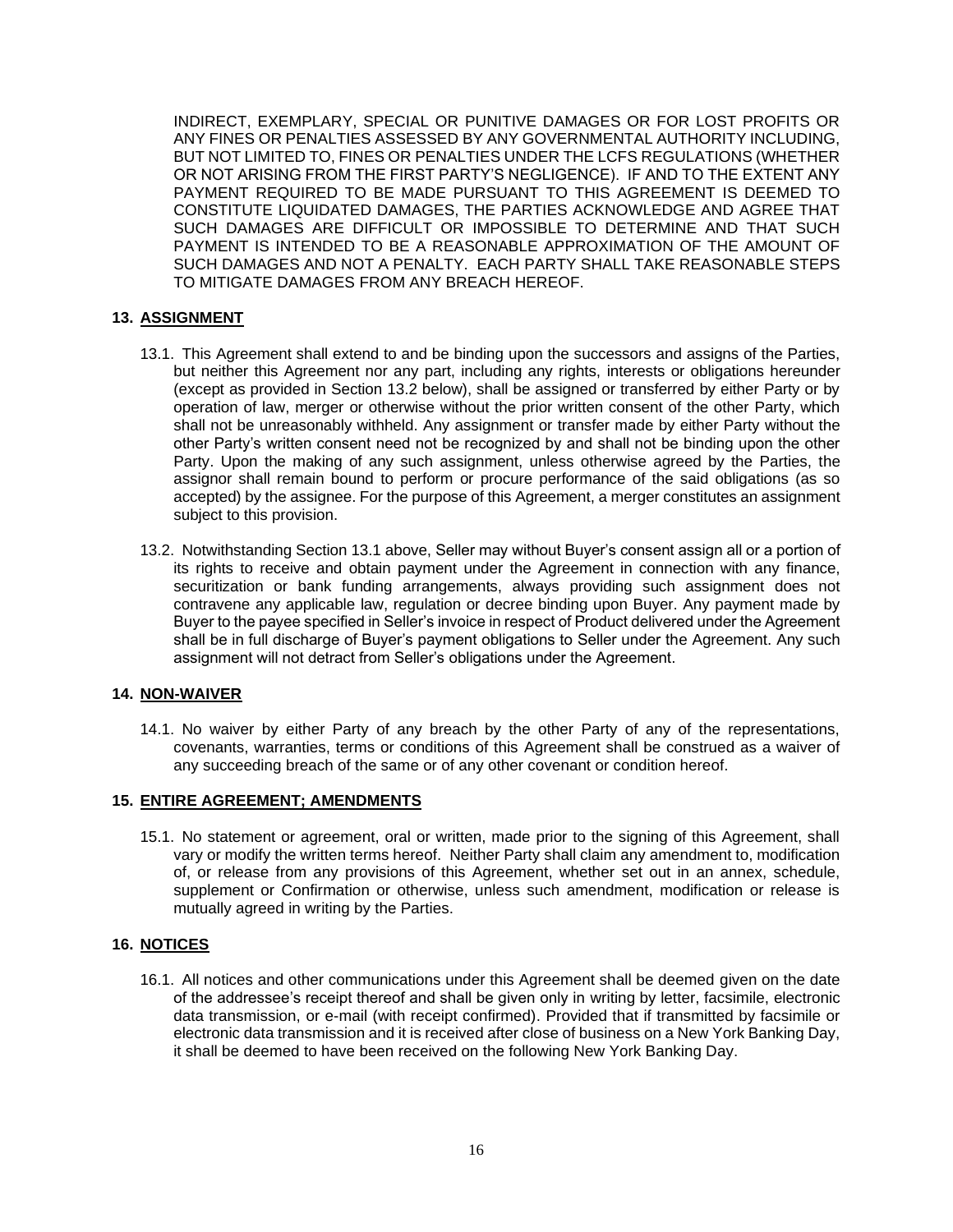# **17. WRITTEN CONFIRMATIONS**

- 17.1. The Parties intend that they are legally bound by the terms of each Transaction from the moment they agree to those terms (whether orally or otherwise). A Confirmation may be generated electronically by an electronic confirmation matching service or be executed and delivered in counterparts (including by facsimile transmission or by other means agreed between the Parties), which in each case will be sufficient for all purposes to evidence a binding supplement to this Agreement.
- 17.2. Absent the availability of an electronic confirmation matching service, the Confirming Party shall confirm a Transaction by forwarding a written Confirmation to the other Party (the "Non-Confirming Party") (via facsimile or other means agreed between the Parties) within five (5) New York Banking Days after the Trade Date. If the Non-Confirming Party objects to any term(s) of such written Confirmation, it shall notify the Confirming Party in writing of such objection within ten (10) calendar days of the Party's receipt thereof. If the Non-Confirming Party fails to object within ten (10) calendar days, such failure shall be deemed acceptance of the terms, absent manifest error.
- 17.3. If the Confirming Party fails to send a written Confirmation within five (5) New York Banking Days after the Trade Date, a written Confirmation may be forwarded by the Non-Confirming Party to the Confirming Party. If the Confirming Party objects to any term(s) of such written Confirmation, it shall notify the Non-Confirming Party of such objection within ten (10) days of the Confirming Party's receipt thereof, failing which the Confirming Party shall be deemed to have accepted such terms.
- 17.4. If each of the Parties sends a written Confirmation and neither Party objects to the other Party's written Confirmation within ten (10) New York Banking Days of receipt of such written Confirmation, the Confirming Party's written Confirmation shall be deemed to be accepted and shall be the controlling written Confirmation, unless (i) the Confirming Party's written Confirmation was sent more than five (5) New York Banking Days after the Trade Date and (ii) the Non-Confirming Party's written Confirmation was sent prior to the Confirming Party's written Confirmation, in which case the Non-Confirming Party's written Confirmation shall be deemed to be accepted and shall be the controlling written Confirmation. Failure by either Party to send or return an executed, written Confirmation or any objection by either Party shall not invalidate the Transaction agreed to by the Parties.
- 17.5. The Parties agree that the "Confirming Party" will be Shell.

# **18. NEW OR CHANGED LAWS OR REGULATIONS**

- 18.1. If the Contract Price of a Transaction is based on an industry reference index (the "Original Index") that ceases to be published or is not published for any period applicable to calculation of the Reference Price of one or more Transactions (the "Disrupted Transactions"), the Parties shall in good faith (a) select an alternative index that reflects as nearly as possible the same information as published in the Original Index; or (b) negotiate an interim Reference Price for the Disrupted Transaction until the Original Index recommences publishing or an alternative index can be identified to replace the Original Index.
- 18.2. In the event the Parties are unable to agree on an alternative index or otherwise agree on a price within ten (10) days after the Original Index ceases to be published or is not published for any period applicable to calculation of the Reference Price of a Disrupted Transaction, then the issue shall be promptly submitted to an Expert for resolution. The cost of the Expert shall be shared equally between the Parties. Upon appointment of the Expert, each Party shall submit to the Expert its determination of the Price for the Disrupted Transaction. The Expert shall select from the two submissions the Price that it determines best reflects the Price that would have applied to the Disrupted Transaction based on the Original Index in the absence of its disruption. The Expert's decision shall be final and binding, absent fraud, and shall be provided to the Parties in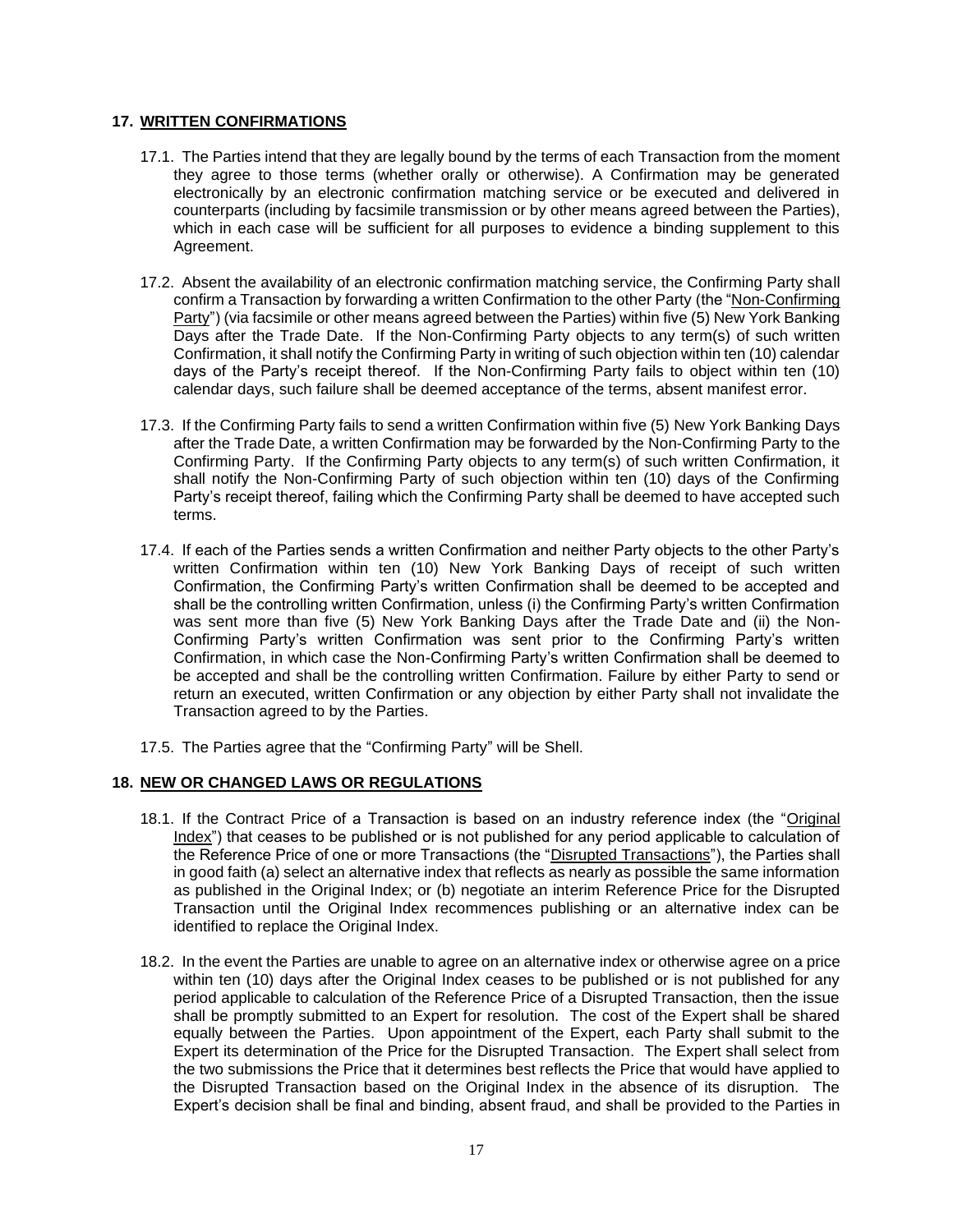the form of a report that contains the facts and other data supporting the Expert's decision. The Expert's decision shall be provided to the Parties within thirty (30) days after the Original Index ceases to be published or is not published for any period applicable to calculation of the Reference Price of a Disrupted Transaction.

# **19. MISCELLANEOUS**

- 19.1. **Severability.** If any Governmental Authority of competent jurisdiction declares any provision of this Agreement unlawful, void or unenforceable, such provision will not invalidate, void or make unenforceable any other provision of this Agreement. The remaining terms and conditions shall remain in full force and effect, and the Parties will negotiate in good faith to reform this Agreement in order to give effect to the original intention of the Parties.
- 19.2. **Recording of Conversations.** Each Party consents to the recording of telephone conversations between the trading, marketing and other relevant personnel of the Parties in connection with this Agreement or any Transaction as long as the party performing the recording is doing so in compliance with Applicable Law.
- 19.3. **No Third Party Beneficiaries.** Nothing expressed or implied in this Agreement is intended to create any rights, interests, obligations or benefits under this Agreement in any person other than the Parties and their respective successors and permitted assigns.
- 19.4. **Counterparts.** This Agreement (including any Confirmation) may be executed in any number of counterparts and by different Parties in separate counterparts, any of which when so executed shall be deemed to be an original and all of which when taken together shall constitute one and the same agreement.
- **20. PRIOR TRANSACTIONS.** Any transaction entered into between the parties, now existing or hereafter, identified as a Transaction in this Agreement or the relevant Confirmation, whether before, on or after the effective date of this Agreement, is incorporated into this Agreement by reference, shall be a Transaction hereunder and shall be subject to the terms herein.
- **21. TERMINATION.** This Agreement may be terminated by either Party upon thirty (30) days' prior written notice of a Party's decision to terminate; provided however, that this Agreement shall remain in effect with respect to any Transactions entered into prior to such termination. The obligations of either Party to make payment hereunder or with respect to any Transactions entered into prior to the effective date of such termination, including any related adjustments, shall survive the termination of this Agreement.

# **22. FACILITATION PAYMENTS AND ANTI-CORRUPTION**

22.1.Each Party represents, warrants, and covenants that in connection with this Agreement and the business resulting therefrom: (i) it is aware of and will comply with Anti-Corruption Laws; (ii) whether directly or indirectly, it has not made, offered, authorized, or accepted and will not make, offer, authorize, or accept any payment, gift, promise, or other advantage, to or for the use or benefit of any government official or any other person where that payment, gift, promise, or other advantage would comprise a facilitation payment or otherwise violate the Anti-Corruption Laws; (iii) it has maintained and will maintain adequate written policies and procedures to comply with Anti-Corruption Laws or, alternatively, has made itself aware of and shall adhere to the Shell General Business Principles and the Shell Code of Conduct (www.shell.com/about-us/ourvalues); (iv) it has maintained and will maintain adequate internal controls, including but not limited to using reasonable efforts to ensure that all transactions are accurately recorded and reported in its books and records to reflect truly the activities to which they pertain, such as the purpose of each transaction, with whom it was entered into, for whom it was undertaken, or what was exchanged; (v) it will, to its knowledge retain such books and records for the period required by Applicable Law or a Party's own retention policies, whichever is longer; (vi) in the event a